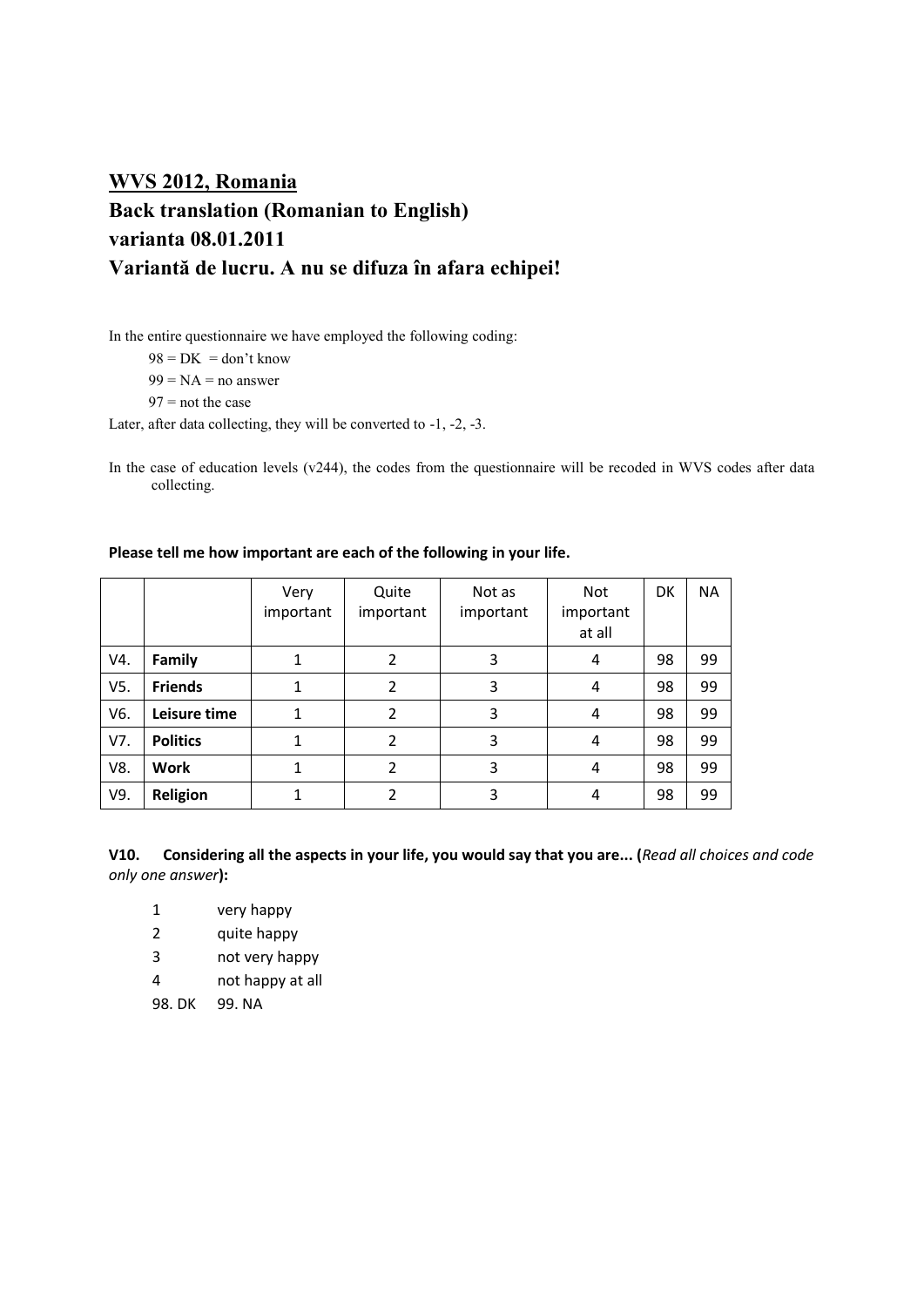**V11. How would you describe your state of health this days? (***read all the choices***):**

| 1     | very good     |
|-------|---------------|
| 2     | good          |
| 3     | not very good |
| 4     | bad           |
| 98 DK | 99 NA         |

**I will read you a list of things that children can learn at home. Which of them do you consider as being important? Please select up to five!**

|      |                                  | Mentioned    | Not<br>mentioned |       |
|------|----------------------------------|--------------|------------------|-------|
| V12. | Independence                     | 1            | $\overline{2}$   |       |
| V13. | <b>Hard work</b>                 | 1            | $\overline{2}$   |       |
| V14. | <b>Responsibility</b>            | 1            | 2                |       |
| V15. | Imagination                      | 1            | $\overline{2}$   |       |
| V16. | Tolerance and respect for others | 1            | $\overline{2}$   | 98 DK |
| V17. | <b>Thrift</b>                    | 1            | $\overline{2}$   | 99 NA |
| V18. | Perseverance                     | $\mathbf{1}$ | $\overline{2}$   |       |
| V19. | <b>Religious faith</b>           | 1            | $\overline{2}$   |       |
| V20. | <b>Altruism</b>                  | 1            | $\overline{2}$   |       |
| V21. | <b>Obedience</b>                 | 1            | $\overline{2}$   |       |
| V22. | Self-expressing                  | 1            | 2                |       |

V23. **Considering all aspects of your life in recent times, how much are you satisfied with it?** Please use the below scale, where 1 means totally dissatisfied, and 10 means totally satisfied (*Code one answer*):

|              | Totally dissatisfied |       |   |            |   |  | Totally satisfied |  |
|--------------|----------------------|-------|---|------------|---|--|-------------------|--|
| $\mathbf{1}$ |                      |       | 4 | $\sqrt{5}$ | 6 |  |                   |  |
|              | 98 DK                | 99 NA |   |            |   |  |                   |  |

V24. **Generally speaking, would you say that one can trust most of the people or is it better to be cautious in dealing with people?**

- 1 One can trust most people
- 2 It is better to be cautious in dealing with people.

98 DK 99 NA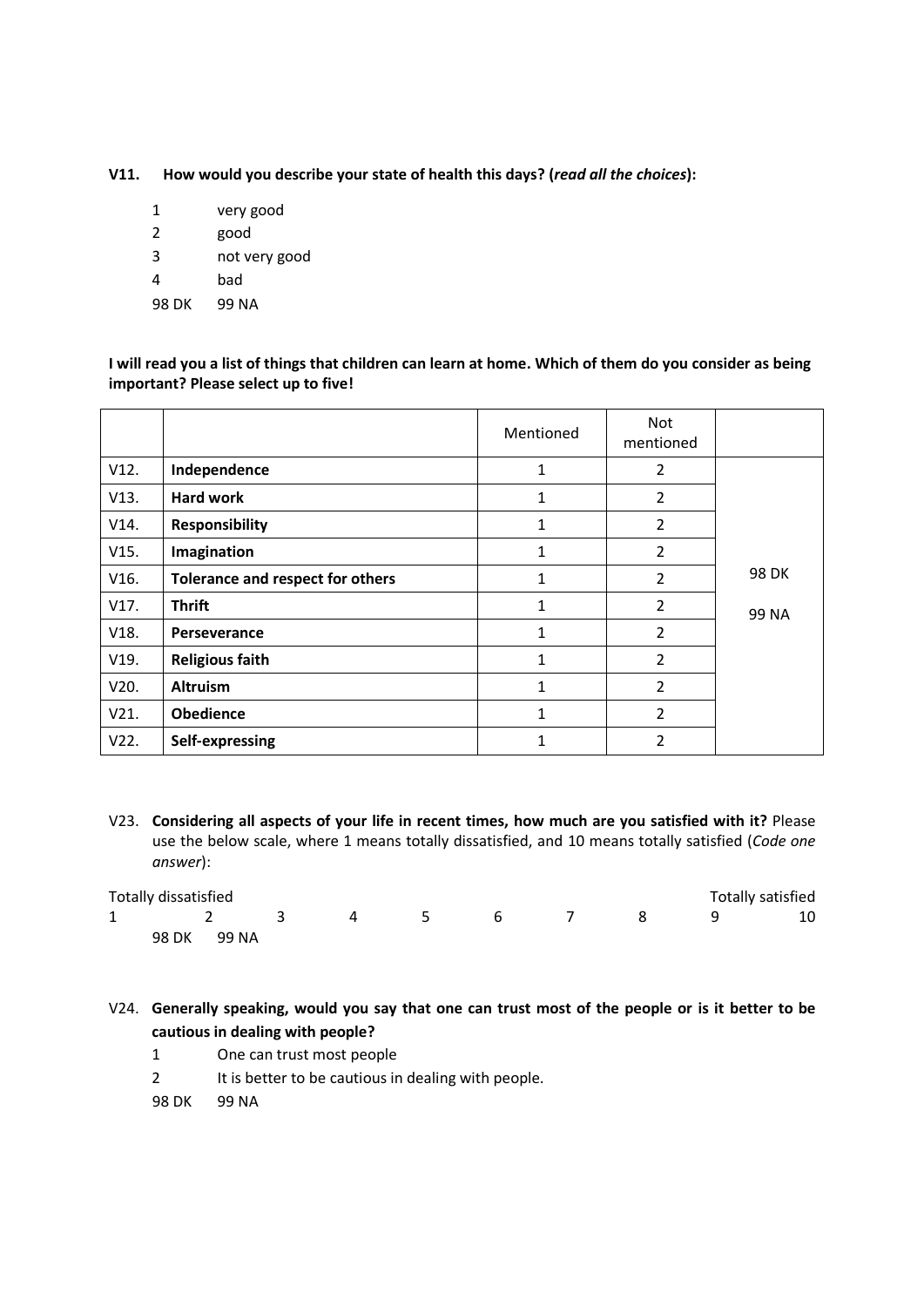**I will read you out a list of voluntary organizations. Please tell me, for each type, if you are active member, inactive member, or no member at all.**

|      |                                                                           | Active<br>member | Inactive<br>member | not<br>member at<br>all | <b>DK</b> | NA. |
|------|---------------------------------------------------------------------------|------------------|--------------------|-------------------------|-----------|-----|
| V25. | <b>Religious or church-related</b><br>organizations                       | $\overline{2}$   | 1                  | $\Omega$                | 98        | 99  |
| V26. | <b>Sport and leisure</b>                                                  | $\overline{2}$   | 1                  | $\Omega$                | 98        | 99  |
| V27. | <b>Education, art, music</b>                                              | $\overline{2}$   | 1                  | 0                       | 98        | 99  |
| V28. | Labor unions                                                              | $\overline{2}$   | 1                  | $\Omega$                | 98        | 99  |
| V29. | <b>Political parties</b>                                                  | $\overline{2}$   | 1                  | 0                       | 98        | 99  |
| V30. | <b>Ecological organizations</b><br>(devoted to environment<br>protection) | 2                | $\mathbf{1}$       | $\Omega$                | 98        | 99  |
| V31. | <b>Professional associations</b>                                          | $\overline{2}$   | 1                  | $\Omega$                | 98        | 99  |
| V32. | Humanitarian or philanthropic<br>associations                             | 2                | 1                  | 0                       | 98        | 99  |
| V33. | <b>Consumer associations</b>                                              | $\overline{2}$   | $\mathbf{1}$       | 0                       | 98        | 99  |
| V34. | Support, mutual aid groups, for<br>people facing similar problems         | $\overline{2}$   | $\mathbf{1}$       | $\Omega$                | 98        | 99  |
| V35. | Other organizations and groups                                            | $\overline{2}$   | 1                  | 0                       | 98        | 99  |

**On the following list there are various groups of people. Please, can you choose those that you would not like to have as neighbors?**

|      |                                                      | Mentioned | Not<br>Mentioned |       |
|------|------------------------------------------------------|-----------|------------------|-------|
| V36. | Drug-addicted                                        |           | 2                |       |
| V37. | People of different race than yours                  |           | 2                |       |
| V38. | <b>AIDS infected</b>                                 |           | 2                |       |
| V39. | Immigrant/foreign workers                            |           | 2                |       |
| V40. | <b>Homosexuals</b>                                   |           | 2                | 98 DK |
| V41. | People of different religion than yours              |           | $\overline{2}$   | 99 NA |
| V42. | <b>Heavy drinkers</b>                                |           | 2                |       |
| V43. | Unmarried couples living together                    | 1         | 2                |       |
| V44. | People that speak a different language than<br>yours |           | 2                |       |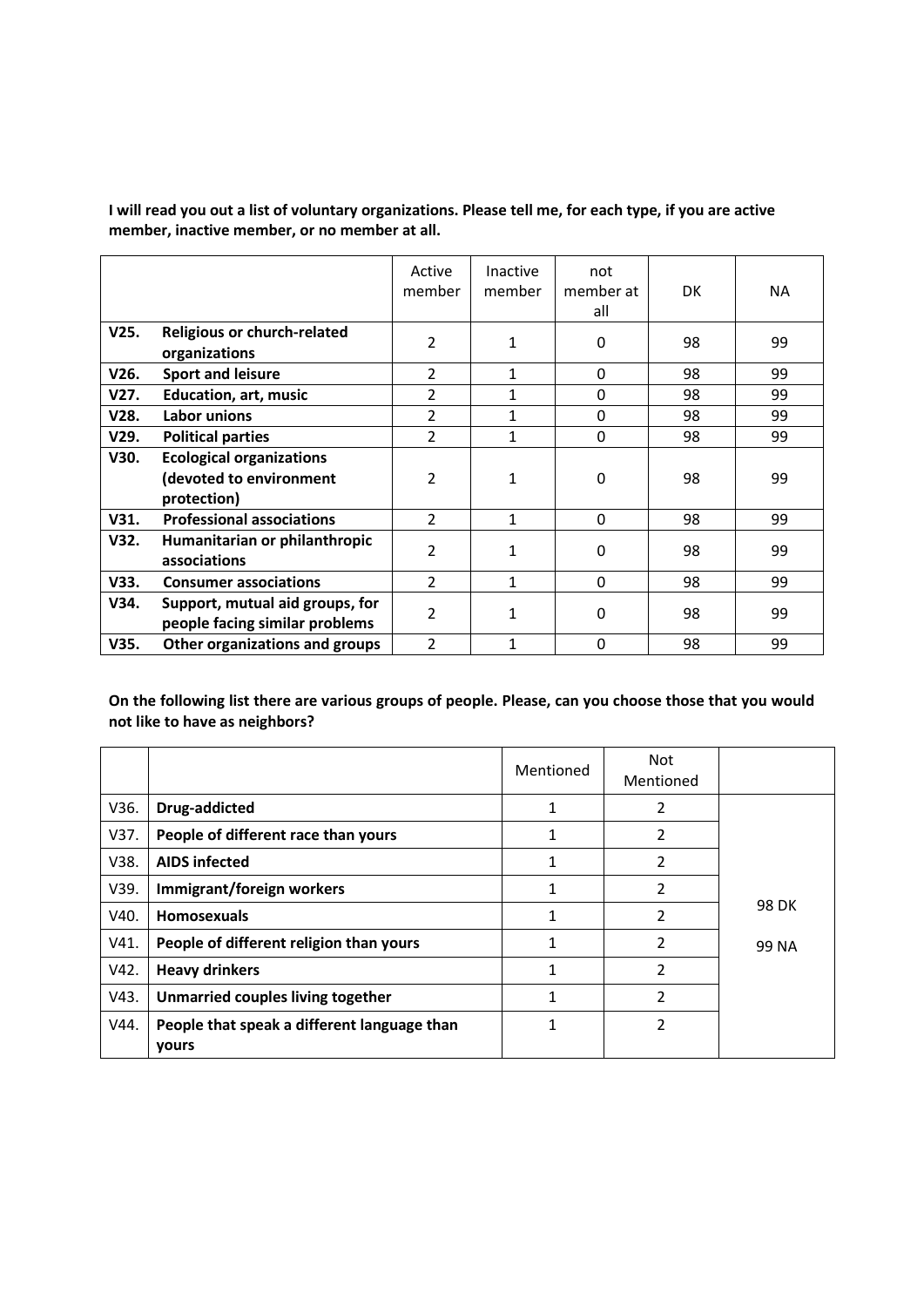### **How much do you agree with the following statements?**

|      |                                        | Agree | Indifferent | Against | Dŀ | <b>NA</b> |
|------|----------------------------------------|-------|-------------|---------|----|-----------|
| V45. | When jobs are scarce, men should have  |       |             | 3       | 98 | 99        |
|      | more rights to jobs than woman.        |       |             |         |    |           |
| V46. | When jobs are scarce, employers should |       |             |         | 98 | 99        |
|      | advantage Romanians as compared to     |       |             |         |    |           |
|      | immigrants (foreigners).               |       |             |         |    |           |
| V47. | If a woman earns more money than her   |       |             |         | 98 | 99        |
|      | husband, this would create problems.   |       |             |         |    |           |
| V48  | The best way for a woman to be         |       |             |         | 98 | 99        |
|      | independent is to have a job.          |       |             |         |    |           |

### **How much do you agree with the following statements?**

|         |                                                                        | To a very<br>large extent | To a<br>large<br>extent | A few | Very few | DK | <b>NA</b> |
|---------|------------------------------------------------------------------------|---------------------------|-------------------------|-------|----------|----|-----------|
| V49.    | One of my main goals in life is to<br>make my parents proud of me.     | 1                         | 2                       | 3     | 4        | 98 | 99        |
| V50.    | When a mother works (has a job),<br>the children suffer.               | 1                         | 2                       | 3     | 4        | 98 | 99        |
| V51.    | Generally speaking, men are<br>better political leaders than<br>women. | 1                         | 2                       | 3     | 4        | 98 | 99        |
| $V52$ . | University studies are more<br>important for a boy than for a girl     | 1                         | $\overline{2}$          | 3     | 4        | 98 | 99        |
| $V53$ . | Men are better business<br>executives than women.                      | 1                         | $\overline{2}$          | 3     | 4        | 98 | 99        |
| V54     | Being a housewife is as fulfilling<br>as working for a job.            |                           | 2                       | 3     | 4        | 98 | 99        |

V55. Some people believe that they have complete freedom and control over their life. Others say that no matter what they do, it has no effect on what happens in their life. Please tell us what your opinion about how much freedom of choice you have is, using the following 1 to 10 scale, where 1 means "Not at all", and 10 means "completely free choice".

| Not at all | Completely free choice |  |  |  |  |  |  |  |  |
|------------|------------------------|--|--|--|--|--|--|--|--|
|            |                        |  |  |  |  |  |  |  |  |

98 DK 99 NA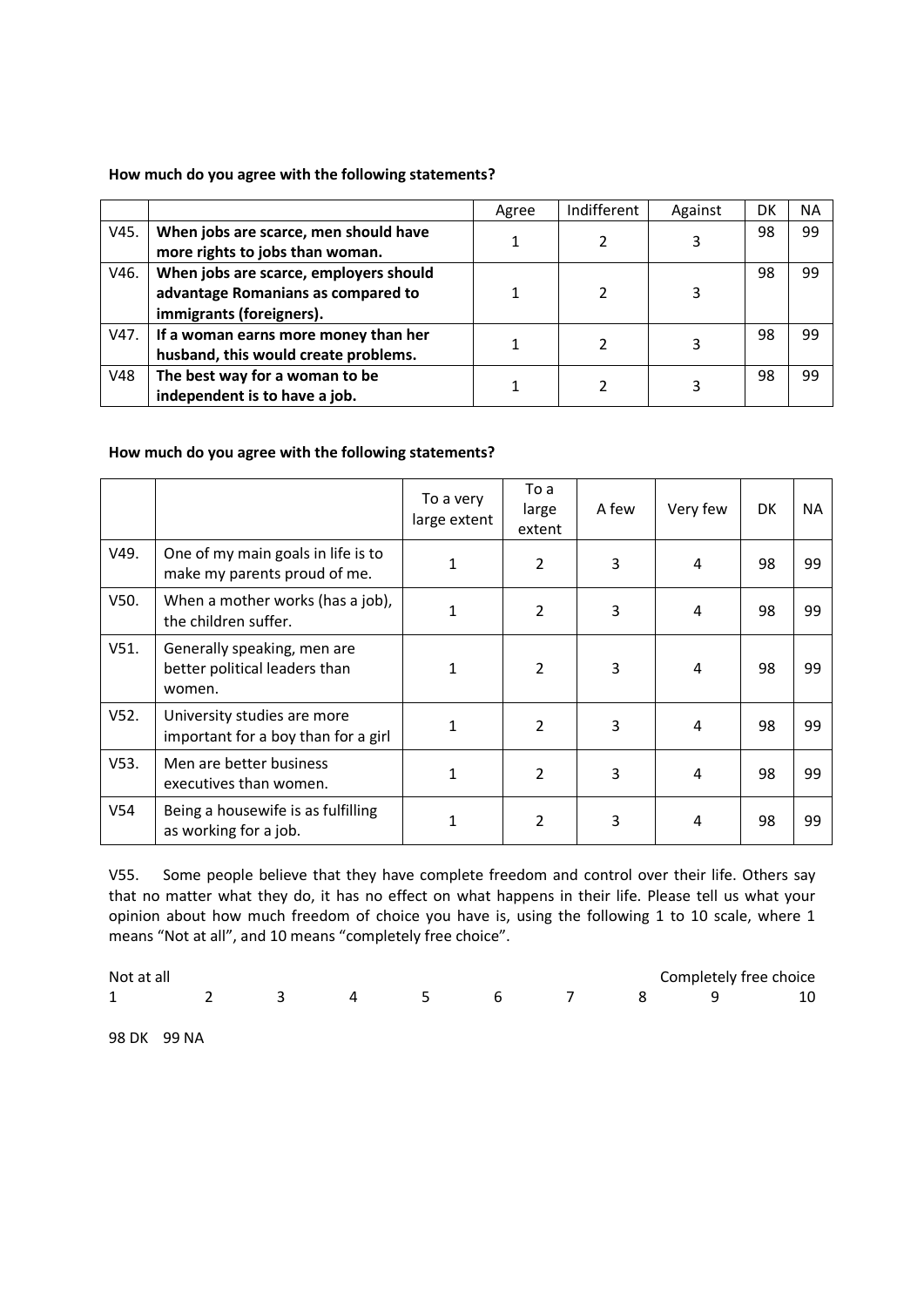#### (*Show card F*)

V56. Do you believe that, when they have the chance, most people would take advantage of you or would they be fair? Please indicate your answer on the below scale, where 1 means "people would take advantage", and 10 means "people would try to be fair":

| people would take advantage |  |                |      |   |  | people would try to be fair |  |
|-----------------------------|--|----------------|------|---|--|-----------------------------|--|
| $1 \quad \blacksquare$      |  | $\overline{a}$ | $-5$ | 6 |  |                             |  |

#### 98 DK 99 NA

#### **V57. What is your current marital status?**

- 1 married
- 2 living together but not legally married
- 3 divorced
- 4 separated
- 5 widow
- 6 single (unmarried and not living with partner)
- 99 NA
- **V58 How many children you have? \_\_** 99 NA (*OPERATOR: code 0 if there are no children*!)

#### (*Show Card H*)

V59. **Generally speaking, how satisfied are you of the financial state of your household?** Use the card to easier code your answer (*code one answer only*):

|   | <b>Completely dissatisfied</b><br><b>Completely satisfied</b> |  |   |     |              |  |  |  |             |
|---|---------------------------------------------------------------|--|---|-----|--------------|--|--|--|-------------|
| 1 |                                                               |  | 4 | -5. | <sub>b</sub> |  |  |  | 10          |
|   |                                                               |  |   |     |              |  |  |  | 98 DK 99 NA |

### (Show card I)

**v60. People discuss a lot about the aims that should come first in our country in the next 10 years. If you would have to choose, which of the below issues would be more important to you? (choose only one answer for the "first choice")**

#### **v61. What would be your second choice as importance? (check an answer for "the second choice")**

|                                                                                |           | choice | v60. First   V61. Second<br>choice |
|--------------------------------------------------------------------------------|-----------|--------|------------------------------------|
| High level of economic growth                                                  |           |        |                                    |
| Ensuring a strong defense force for the country                                |           |        |                                    |
| To see that people have a say about how things work at job and in<br>community |           |        |                                    |
| To try to make our villages and cities more beautiful                          |           | 4      | 4                                  |
|                                                                                | DK        | 98     | 98                                 |
|                                                                                | <b>NA</b> | 99     | 99                                 |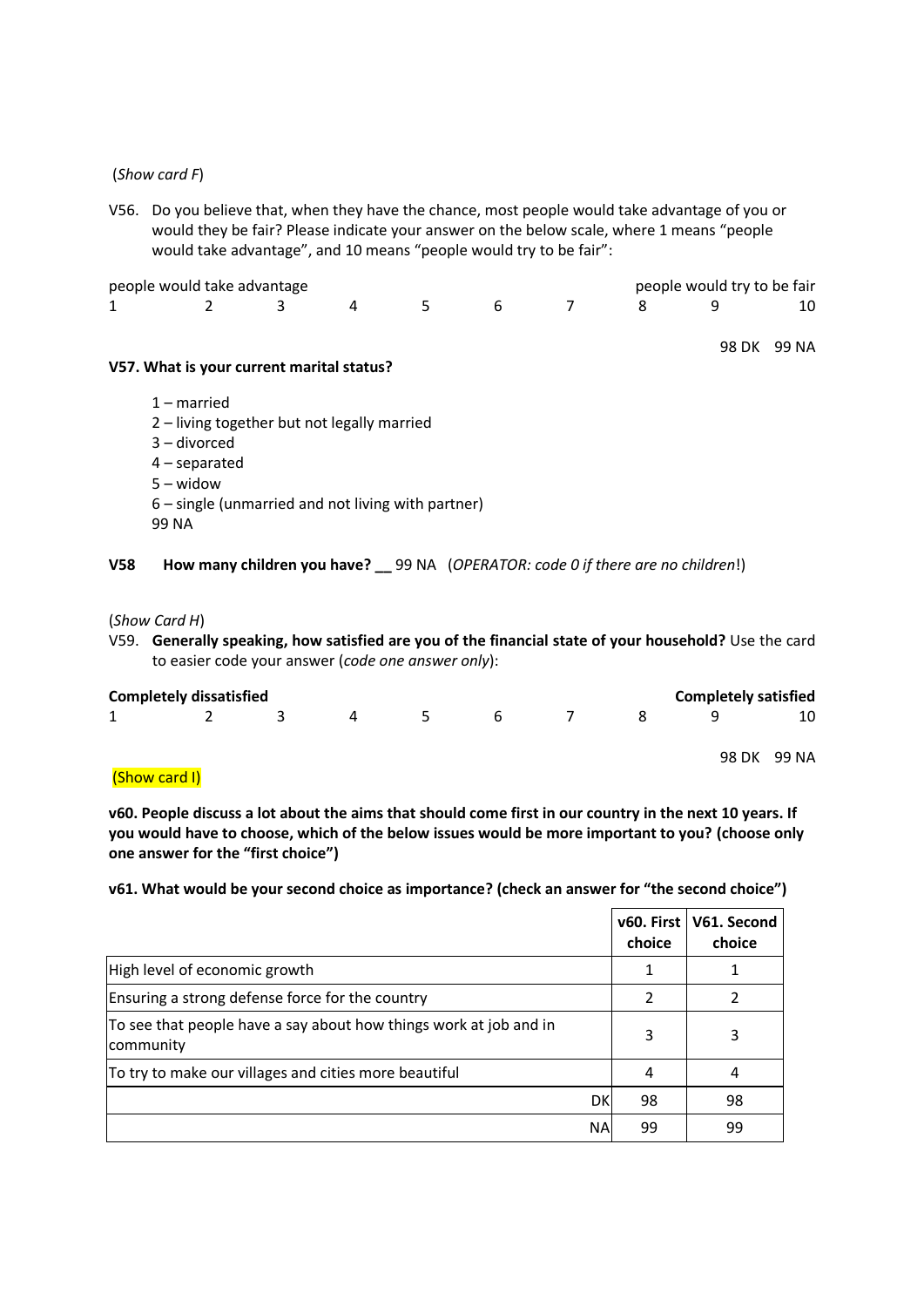### (Show card J)

**v62 . If you would have to choose, which of the below issues would be more important to you? (choose only one answer for the "first choice")**

**v63. What would be your second choice as importance? (check an answer for "the second choice")**

|                                                                                   | v60. First<br>choice | V61. Second<br>choice |
|-----------------------------------------------------------------------------------|----------------------|-----------------------|
| Maintaining order in the country                                                  |                      |                       |
| People to have a more important say regarding government's<br>important decisions |                      |                       |
| Fighting rising prices                                                            | 3                    |                       |
| Protecting freedom of speech                                                      | 4                    | 4                     |
| DK                                                                                | 98                   | 98                    |
| <b>NA</b>                                                                         | 99                   | 99                    |

### (Show card K)

- **v64. What about the next set of issues, which would be your opinion regarding the most important one? (choose only one answer for the "first choice")**
- **v65**. **What would be your second choice as importance? (check an answer for "the second choice")**

|                                                      | v73. First<br>choice | v74. Second<br>choice |
|------------------------------------------------------|----------------------|-----------------------|
| A stable economy                                     |                      |                       |
| A more human world                                   |                      |                       |
| A world in which ideas are more important than money |                      |                       |
| Fighting against criminality                         |                      |                       |
| DK                                                   | 98                   | 98                    |
| <b>NA</b>                                            | 99                   | 99                    |

v66. Of course, nobody wants another war. **If it would be a war, would you fight for the country or not?** 1. Yes 2. No 98 DK 99 NA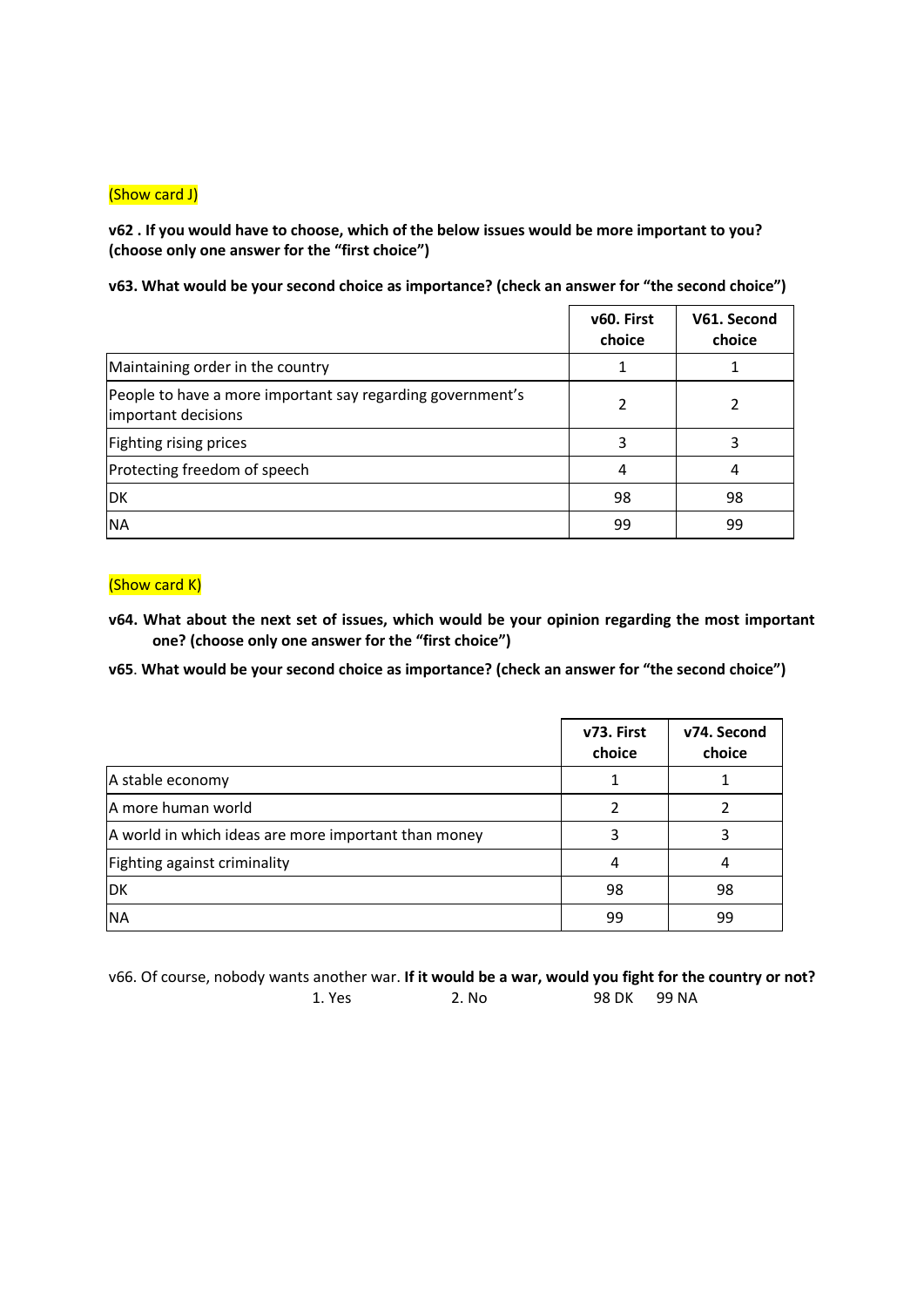### **I will read you out a list with some changes that may occur in our life style in the near future. If such changes would happen, would you say that it is good, bad or you don't mind?**

|                                                                           | Good | Don't<br>mind | <b>Bad</b> | DK | NА |  |
|---------------------------------------------------------------------------|------|---------------|------------|----|----|--|
| V67. Decreasing the importance of work in our life                        |      |               |            | 98 | 99 |  |
| V68. Further increasing of the importance of technological<br>development |      |               | 3          | 98 | 99 |  |
| V69. Increasing respect for authority                                     |      |               | 3          | 98 | 99 |  |

## (Show card L)

I will briefly describe you some persons. Using this card, please tell me, for each of them, how much it is similar or not to you a person for which it is important …

|                                                                                             |              | It is like you       |                |             |                                        |   |    |       |  |  |
|---------------------------------------------------------------------------------------------|--------------|----------------------|----------------|-------------|----------------------------------------|---|----|-------|--|--|
|                                                                                             | totally      | Very<br>much<br>much |                | A<br>little | <b>Not</b><br>Very<br>little<br>at all |   |    | DK NA |  |  |
| V70To find new ideas, to be creative, to make<br>thinks its own way.                        | $\mathbf{1}$ | $\overline{2}$       | 3              | 4           | 5                                      | 6 | 98 | 99    |  |  |
| v71To be rich, to have a lot of money and<br>expensive things.                              | $\mathbf{1}$ | $\overline{2}$       | 3              | 4           | 5                                      | 6 | 98 | 99    |  |  |
| v72. To live in quite, safe areas; to avoid anything<br>that might be dangerous.            | $\mathbf{1}$ | $\overline{2}$       | 3              | 4           | 5                                      | 6 | 98 | 99    |  |  |
| v73 To have fun; to spoil oneself.                                                          | $\mathbf{1}$ | $\overline{2}$       | 3              | 4           | 5                                      | 6 | 98 | 99    |  |  |
| v74. To do something important for the sake of<br>society.                                  | $\mathbf{1}$ | $\overline{2}$       | 3              | 4           | 5                                      | 6 | 98 | 99    |  |  |
| v75To be a successful person; to get recognition<br>for owns achievements.                  | $\mathbf{1}$ | $\overline{2}$       | 3              | 4           | 5                                      | 6 | 98 | 99    |  |  |
| v76Adventure and taking risks; to have an<br>exciting life                                  | $\mathbf{1}$ | $\overline{2}$       | $\overline{3}$ | 4           | 5                                      | 6 | 98 | 99    |  |  |
| v77to always behave properly; to avoid doing<br>anything that others would say it is wrong. | $\mathbf{1}$ | $\overline{2}$       | 3              | 4           | 5                                      | 6 | 98 | 99    |  |  |
| V78to take care of environment; to protect<br>nature and to save natural resources.         | $\mathbf{1}$ | $\overline{2}$       | 3              | 4           | 5                                      | 6 | 98 | 99    |  |  |
| V79tradition; to respect family- and religious-<br>transmitted customs.                     | 1            | $\overline{2}$       | 3              | 4           | 5                                      | 6 | 98 | 99    |  |  |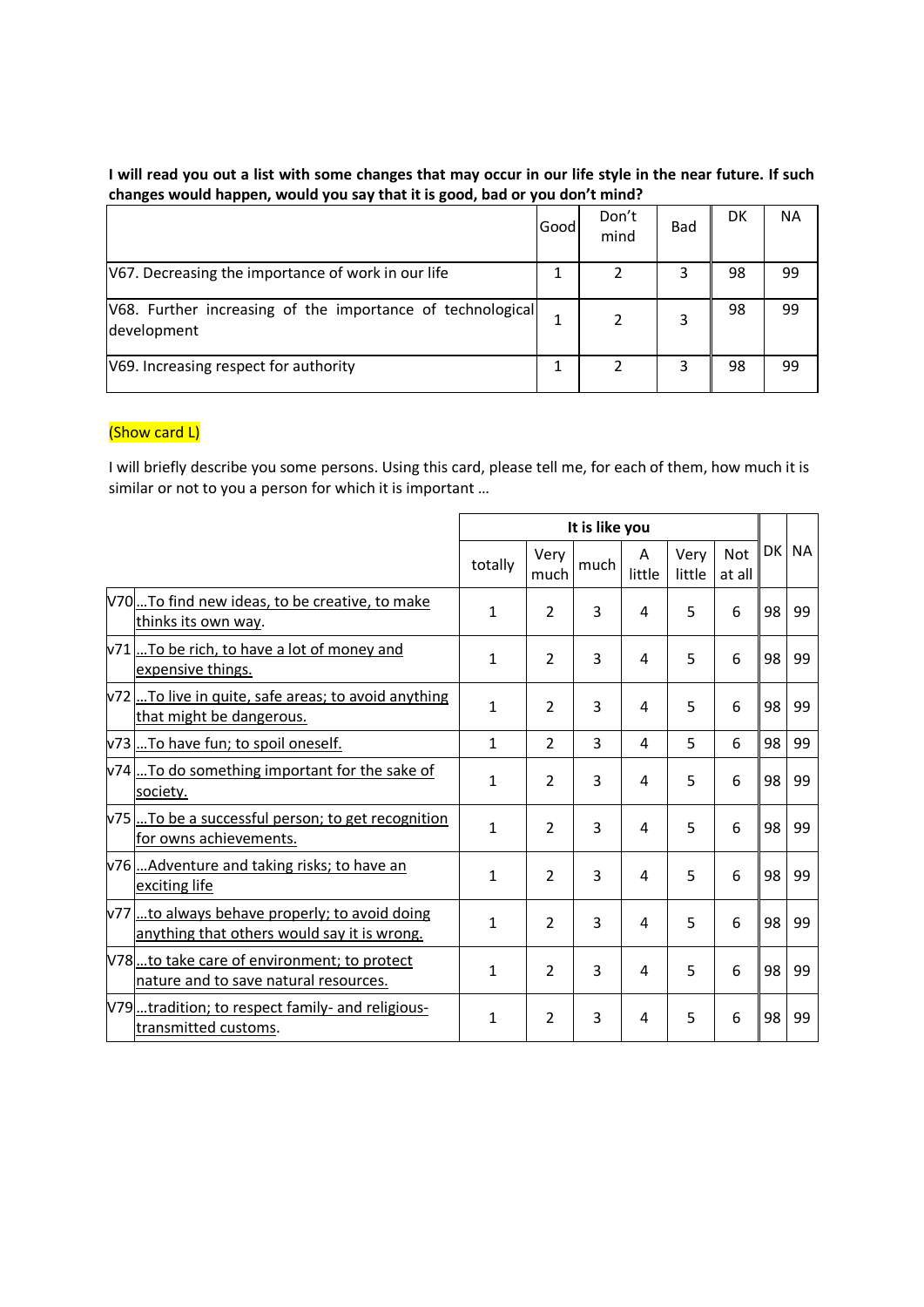#### **V80. I will read some problems. Please tell which is, in your opinion, the most serious in the world.** (*Code one answer*)

| Poverty                                |    |
|----------------------------------------|----|
| Discrimination against women and girls |    |
| Insalubrity and infectious diseases    | ว  |
| Lack of schooling education            |    |
| Environment pollution                  | 5  |
| DK                                     | 98 |
| NΔ                                     |    |

### V81. **I will red two statements about environment protection and economic growth. Please tell which of them is closer to your opinion** (*circle one answer only*):

- 1 Environmental protection should prevail, even if this would slow down economic growth and would lead to losing jobs.
- 2 Economic growth and job creation should be the priority, even if the environment suffers to some extent.
- 3 Other answers (*CODE ONLY FOR SPONTANEOUS ANSWERS DIFFERENT THANT 1 OR 2!*)

98 DK 99 NA

#### **During the past two years, it happened to you…**

#### **V82. … To donate money to an ecologist organization (an organization for environmental protection)?**

- 1. Yes
- 2. No
- 98 DK 99 NA

#### **V83. … To participate in a demonstration for a cause related to environmental protection?**

- 1. Yes 2. No
- 98 DK 99 NA

#### V84. How interested would you say you are in politics?

|    | very interested       |
|----|-----------------------|
|    | somehow interested    |
|    | Not very interested   |
|    | Not at all interested |
| 98 | DK                    |
|    | NΔ                    |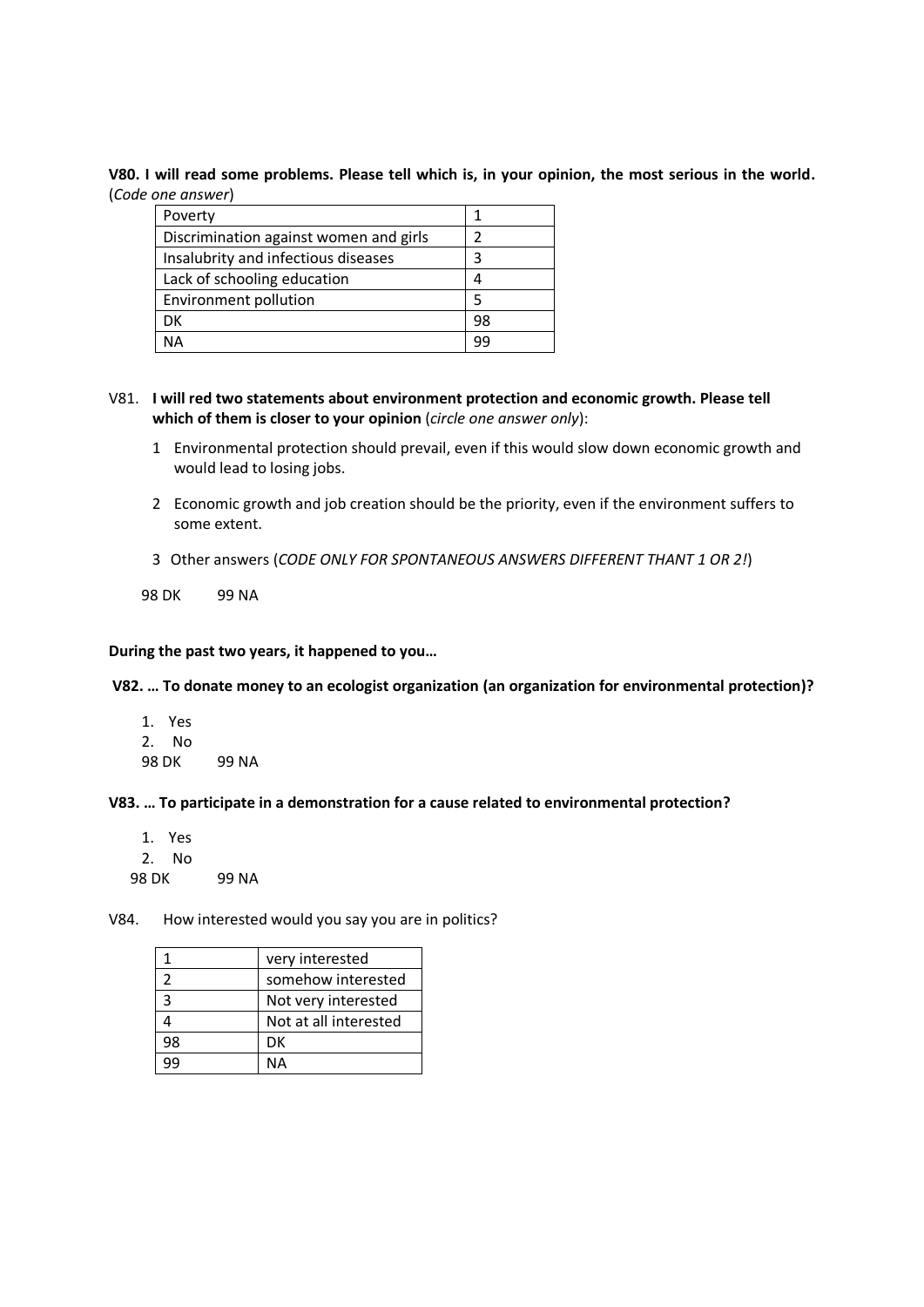#### (*Show card M*)

**I will read out a list of protest action that people can join. Please tell, for each of them, whether you have already participated in such actions, whether you would participate, or you would refuse to participate under any circumstances:**

|      |                           | I have already | might       | I would not | DK | <b>NA</b> |
|------|---------------------------|----------------|-------------|-------------|----|-----------|
|      |                           | participated   | participate | participate |    |           |
| V85. | <b>Signing a petition</b> |                |             |             | 98 | 99        |
| V86. | Joining a boycott         |                |             |             | 98 | 99        |
| V87. | <b>Attending peaceful</b> |                |             |             | 98 | 99        |
|      | demonstrations            |                |             |             |    |           |
| V88. | Joining strikes           |                |             |             | 98 | 99        |
| V89. | Other forms of protest    |                |             |             | 98 | 99        |

*INTERVIEWER: Questions V90-V94 apply only to those who answered "I have already participated" (Code 1 at V85-V89)*

#### **Please tell us how often you participated in such actions during the past year:**

|      |                                             | Never | once | twice | Three<br>times | More than<br>three times | Nap | DK | NА |
|------|---------------------------------------------|-------|------|-------|----------------|--------------------------|-----|----|----|
| V90. | Signing a petition                          |       |      |       | 4              |                          | 97  | 98 | 99 |
| V91. | Joining a boycott                           |       |      |       | 4              |                          | 97  | 98 | 99 |
| V92. | <b>Attending peaceful</b><br>demonstrations |       |      | 3     | 4              |                          | 97  | 98 | 99 |
| V93. | Joining strikes                             |       |      | 3     | 4              |                          | 97  | 98 | 99 |
| V94. | Other forms of protest                      |       |      |       | 4              |                          | 97  | 98 | 99 |

#### SHOW CARD V95

**V95. Considering politics, people talk about left and right. Generally speaking, where would you place yourself on the following scale:**

| Left<br>. . ه |  |  |  |  |  |  |  |  | ١К | <b>NA</b> |          |
|---------------|--|--|--|--|--|--|--|--|----|-----------|----------|
|               |  |  |  |  |  |  |  |  | ᅩ  | 98        | ۵Q<br>-- |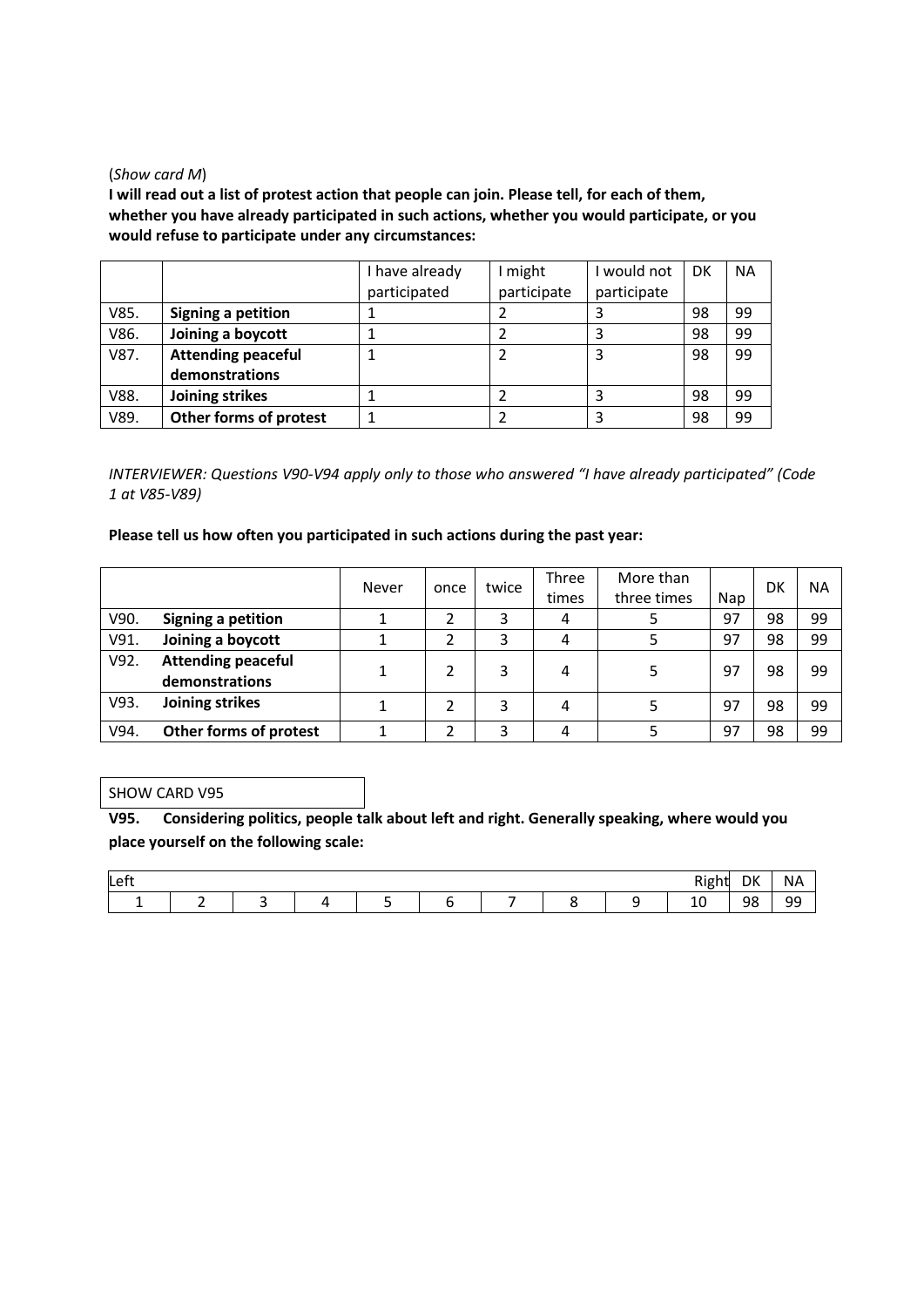**Now, I would like to know your opinion about several statements, using a ten point scale: 1 means that you fully agree to the left hand statement, and 10 means that you fully agree to the right hand one. Of course, you may choose any intermediary number to better nuance your answer.**

SHOW CARD V96 / V97 / ETC. – READ

| Differences between incomes should |  |  |  |  | The differences between<br>DK |  |  |  |                            | ΝA |  |
|------------------------------------|--|--|--|--|-------------------------------|--|--|--|----------------------------|----|--|
| decrease                           |  |  |  |  |                               |  |  |  | incomes should increase as |    |  |
| incentives for individual effort   |  |  |  |  |                               |  |  |  |                            |    |  |
| 98<br>10                           |  |  |  |  |                               |  |  |  |                            |    |  |

#### **V97.**

| Private property should extend and |  |  |             |    |  |  | DK<br>State property should extend |    |    |    |  |  |
|------------------------------------|--|--|-------------|----|--|--|------------------------------------|----|----|----|--|--|
| ldevelop                           |  |  | and develop |    |  |  |                                    |    |    |    |  |  |
|                                    |  |  |             | ــ |  |  |                                    | 10 | 98 | qq |  |  |

#### **V98.**

| State should assume more            |       |  |  |  |  | Each individual should take more |  |    |    |    | <b>NA</b> |
|-------------------------------------|-------|--|--|--|--|----------------------------------|--|----|----|----|-----------|
| responsibility for individual well- |       |  |  |  |  | responsibility for its own well- |  |    |    |    |           |
| being                               | being |  |  |  |  |                                  |  |    |    |    |           |
|                                     |       |  |  |  |  |                                  |  | 10 | 98 | 99 |           |

### **V99.**

| Competition is good, it helps people<br>work harder and develop new ideas |  |          |  |  |  | Competition is bad, it brings out<br>what is more negative in people | DK | <b>NA</b> |  |  |
|---------------------------------------------------------------------------|--|----------|--|--|--|----------------------------------------------------------------------|----|-----------|--|--|
|                                                                           |  | 98<br>99 |  |  |  |                                                                      |    |           |  |  |

### **V100.**

| On the long run, work usually brings<br>la better life |  |  |  | Work does not usually bring DK<br>success, this is rather a matter of |    | <b>NA</b> |
|--------------------------------------------------------|--|--|--|-----------------------------------------------------------------------|----|-----------|
|                                                        |  |  |  | luck and connections                                                  |    |           |
|                                                        |  |  |  |                                                                       | 98 | 99        |

### **V101.**

| People can get rich only at the<br>expense of others |  |  |  |    | Wellbeing can grow for everyone | DK | <b>NA</b> |
|------------------------------------------------------|--|--|--|----|---------------------------------|----|-----------|
|                                                      |  |  |  | 10 | 98                              | 99 |           |

**How much trust do you have in people from the following categories: very much, much, little, very little or not at all?**

### **V96.**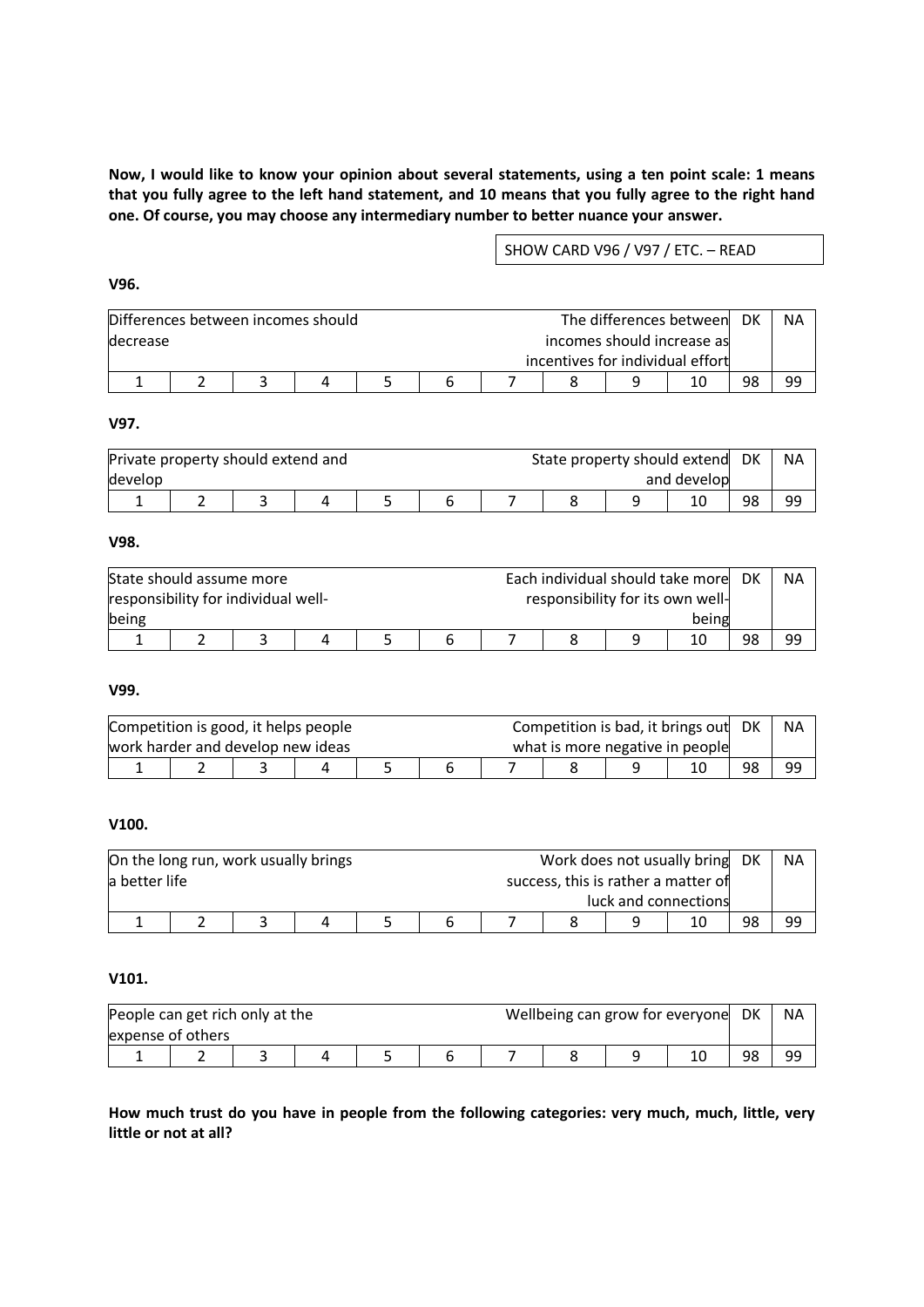|       |                                               | Verv<br>much | Much | Little | Very<br>little/not<br>at all | DK | <b>NA</b> |
|-------|-----------------------------------------------|--------------|------|--------|------------------------------|----|-----------|
| V102. | Your family.                                  |              |      | 3      | 4                            | 98 | 99        |
| V103. | Your neighbors                                | 1            |      | 3      | 4                            | 98 | 99        |
|       | V104. People that you know personally         |              |      | 3      | 4                            | 98 | 99        |
|       | V105. People that you meet for the first time |              |      | 3      | 4                            | 98 | 99        |
| V106. | People of another religion                    |              |      | 3      | 4                            | 98 | 99        |
| V107. | People of another nationality                 |              |      |        | 4                            | 98 | 99        |

**How much confidence do you have in the following institutions: very much, much, little, very little or not at all?**

|        |                                       | Very<br>much | Much           | Little         | Very<br>little/not<br>at all | <b>DK</b> | <b>NA</b> |
|--------|---------------------------------------|--------------|----------------|----------------|------------------------------|-----------|-----------|
| V108.  | <b>Church</b>                         | $\mathbf{1}$ | $\overline{2}$ | $\overline{3}$ | 4                            | 98        | 99        |
| V109.  | Army                                  | $\mathbf{1}$ | $\overline{2}$ | $\overline{3}$ | $\overline{4}$               | 98        | 99        |
| V110.  | <b>Press</b>                          | $\mathbf{1}$ | $\overline{2}$ | $\overline{3}$ | $\overline{4}$               | 98        | 99        |
| V111.  | <b>Television</b>                     | $\mathbf{1}$ | $\overline{2}$ | $\overline{3}$ | $\overline{4}$               | 98        | 99        |
| V112.  | <b>Labor Unions</b>                   | $\mathbf{1}$ | $\overline{2}$ | $\overline{3}$ | 4                            | 98        | 99        |
| V113.  | <b>Police</b>                         | $\mathbf{1}$ | $\overline{2}$ | $\overline{3}$ | 4                            | 98        | 99        |
| V114.  | <b>Law Courts</b>                     | $\mathbf 1$  | $\overline{2}$ | $\overline{3}$ | $\overline{4}$               | 98        | 99        |
| V115.  | Government                            | $\mathbf{1}$ | $\overline{2}$ | $\overline{3}$ | $\overline{4}$               | 98        | 99        |
| V116.  | <b>Political parties</b>              | $\mathbf{1}$ | $\overline{2}$ | $\overline{3}$ | $\overline{4}$               | 98        | 99        |
| V117.  | <b>Parliament</b>                     | $\mathbf{1}$ | $\overline{2}$ | $\overline{3}$ | $\overline{4}$               | 98        | 99        |
| V118.  | <b>Public clerks</b>                  | $\mathbf{1}$ | $\overline{2}$ | $\overline{3}$ | $\overline{4}$               | 98        | 99        |
| V119.  | <b>Universities</b>                   | $\mathbf 1$  | $\overline{2}$ | 3              | $\overline{4}$               | 98        | 99        |
| V120.  | <b>Big companies</b>                  | $\mathbf{1}$ | $\overline{2}$ | $\overline{3}$ | $\overline{4}$               | 98        | 99        |
| V121.  | <b>Banks</b>                          | $\mathbf{1}$ | $\overline{2}$ | $\overline{3}$ | $\overline{4}$               | 98        | 99        |
| V122.  | <b>Ecologist organizations</b>        | $\mathbf{1}$ | $\overline{2}$ | $\overline{3}$ | $\overline{4}$               | 98        | 99        |
| V123.  | <b>Women organizations</b>            | $\mathbf{1}$ | $\overline{2}$ | 3              | $\overline{4}$               | 98        | 99        |
| V124.  | Charity or humanitarian organizations | 1            | $\overline{2}$ | 3              | $\overline{4}$               | 98        | 99        |
| V125.  | <b>European Union</b>                 | $\mathbf{1}$ | $\overline{2}$ | $\overline{3}$ | $\overline{4}$               | 98        | 99        |
| V126.  | <b>United Nations</b>                 | $\mathbf{1}$ | $\overline{2}$ | $\overline{3}$ | $\overline{4}$               | 98        | 99        |
| X1_RO. | Presidency                            | $\mathbf{1}$ | $\overline{2}$ | $\overline{3}$ | 4                            | 98        | 99        |
| X2_RO. | <b>City Townhall</b>                  | $\mathbf 1$  | $\overline{2}$ | $\overline{3}$ | 4                            | 98        | 99        |

**I will describe you several political systems and will ask you to tell me what your opinion about them is. How good do you think that it would be for Romania …**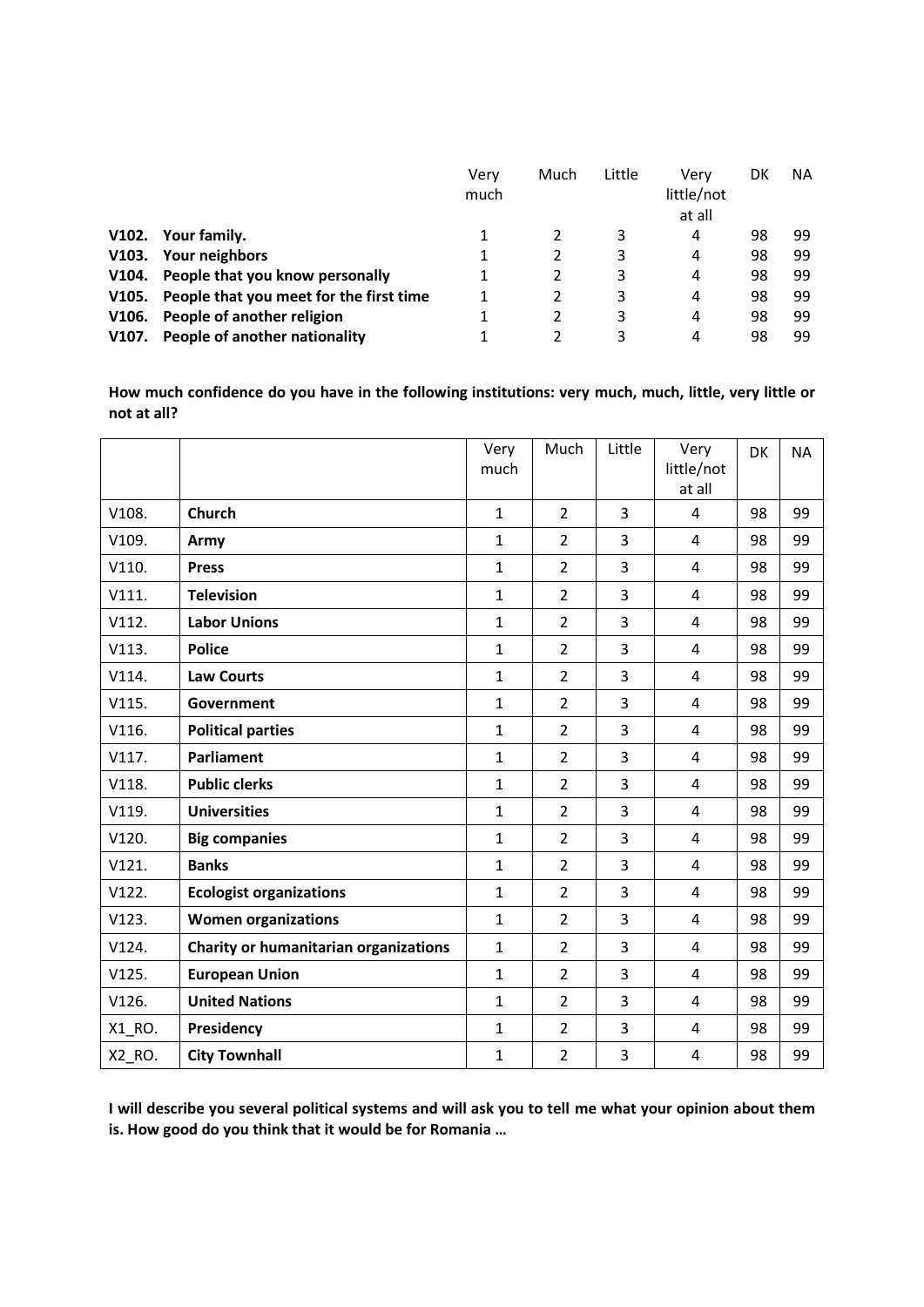|       |                                                                                              | Very<br>good | Good | <b>Bad</b> | Very<br>bad | DK | <b>NA</b> |
|-------|----------------------------------------------------------------------------------------------|--------------|------|------------|-------------|----|-----------|
|       | V127.   To have a strong leader who does not waste time<br>with the Parliament and elections | 1            |      | 3          | 4           | 98 | 99        |
| V128. | To have a government of experts ruling how they<br>believe to be the best for the country    |              |      | 3          | 4           | 98 | 99        |
| V129. | To have and army rule                                                                        |              |      | 3          | 4           | 98 | 99        |
| V130. | To have a democratic political system                                                        |              |      | 3          | 4           | 98 | 99        |

### (*Show Card T*)

Many things are desirable, but not all are essential for democracy. Please tell me, for each of the following, how important it is as a characteristic of democracy. Please use the below scale, where 1 means "it is not an essential characteristic for democracy", while 10 means "it is an essential characteristic of democracy"

|      |                                                                              | It is not an essential<br>characteristic for<br>democracy |                |   |   |    |   | It is an essential<br>characteristic of |   | democracy | DK | <b>NA</b> |    |
|------|------------------------------------------------------------------------------|-----------------------------------------------------------|----------------|---|---|----|---|-----------------------------------------|---|-----------|----|-----------|----|
| V131 | Governments to tax the rich<br>and subsidize the poor.                       | 1                                                         | $\overline{2}$ | 3 | 4 | 5  | 6 | 7                                       | 8 | 9         | 10 | 98        | 99 |
| V132 | Religious authorities to have<br>the final world in<br>interpreting the law. | 1                                                         | $\overline{2}$ | 3 | 4 | 5. | 6 |                                         | 8 | 9         | 10 | 98        | 99 |
| V133 | Free elections.                                                              | 1                                                         | $\overline{2}$ | 3 | 4 | 5  | 6 | 7                                       | 8 | 9         | 10 | 98        | 99 |
| V134 | People receive<br>unemployment benefits.                                     | 1                                                         | $\mathcal{P}$  | 3 | 4 | 5. | 6 | 7                                       | 8 | 9         | 10 | 98        | 99 |
| V135 | Army takes over when<br>incompetent government.                              | 1                                                         | $\mathcal{P}$  | 3 | 4 | 5  | 6 | 7                                       | 8 | 9         | 10 | 98        | 99 |
| V136 | Civil rights to protect citizens<br>against state oppression.                | 1                                                         | $\mathcal{P}$  | 3 | 4 | 5  | 6 | 7                                       | 8 | 9         | 10 | 98        | 99 |
| V137 | State makes incomes equal.                                                   | 1                                                         | $\overline{2}$ | 3 | 4 | 5  | 6 | 7                                       | 8 | 9         | 10 | 98        | 99 |
| V138 | People obey their leaders.                                                   | 1                                                         | $\overline{2}$ | 3 | 4 | 5  | 6 | 7                                       | 8 | 9         | 10 | 98        | 99 |
| V139 | Women have same rights as<br>men.                                            | 1                                                         | C              | 3 | 4 | 5  | 6 | 7                                       | 8 | 9         | 10 | 98        | 99 |

### (*Show Card U*)

**V140. Please evaluate on a 1 to 10 scale how important it is for you to live in a democratically ruled country. 1 means "not important at all", while 10 means "absolutely important".**

| <b>Inot</b><br><b>IIIIDOI</b> | at all :<br>tant |  |  | аı | ាhsolu…<br>.<br>⊩w | $\sim$<br>00 O F<br>rtant | DK | <b>NA</b> |
|-------------------------------|------------------|--|--|----|--------------------|---------------------------|----|-----------|
|                               |                  |  |  |    |                    | ᅩ                         | 98 | QQ<br>--  |

(*Show card V*)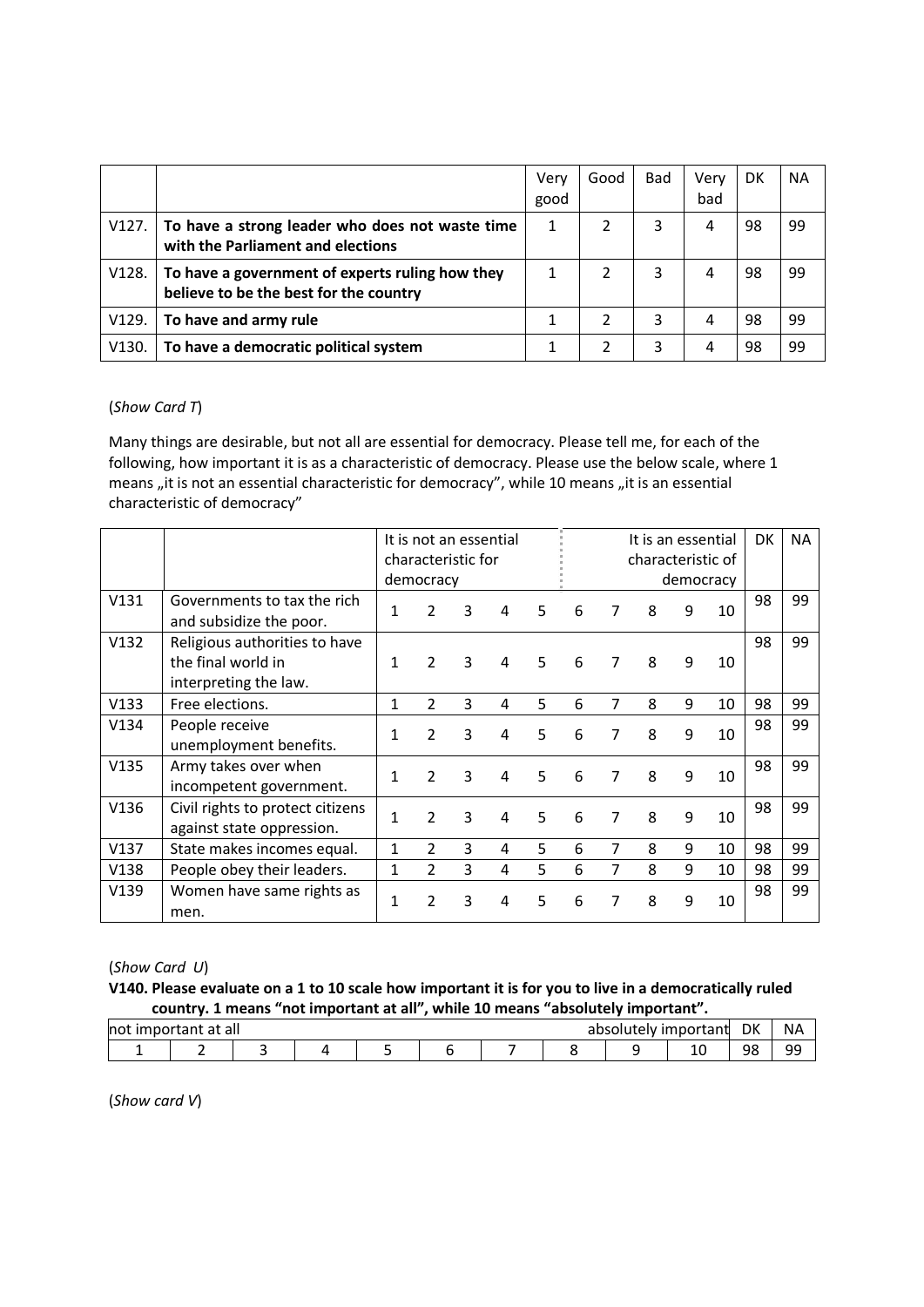### **V141. And how democratically do you think Romania is governed these days? Please note from 1 to 10, where 1 means "Totally undemocratic" and 10 means "Totally democratic".**

| Total. | undemocratic |  |  |  | uer<br>. Jidliy | $.100C$ rat<br>ratic | DK      | <b>NA</b> |
|--------|--------------|--|--|--|-----------------|----------------------|---------|-----------|
|        |              |  |  |  |                 | ᅩ                    | 98<br>J | QQ<br>--  |

#### **V142. How much do you think that they respect the human rights in nowadays Romania??**

| 1  | Very much   |
|----|-------------|
| 2  | Pretty much |
| 3  | Not much    |
| 4  | Not at all  |
| 98 | DK          |
| ٩q | ΝA          |

|  |  | v143. How often do you use to think about the meaning and purpose of life?? |  |  |  |  |
|--|--|-----------------------------------------------------------------------------|--|--|--|--|
|  |  |                                                                             |  |  |  |  |

| 1. often | 2. sometimes 3. rarely |  | 4. never | 98 DK | 99 NA |  |
|----------|------------------------|--|----------|-------|-------|--|
|----------|------------------------|--|----------|-------|-------|--|

#### **v144. Do you belong to a religious denomination? If so, please mention which.**

- No**:** 0. No, I do not belong
- Yes: 1. Roman-catholic
	- 2. Protestant
	- 3. Orthodox
	- 4. Judaic
	- 5. Muslim
	- 6. Hindu
	- 7. Buddhist
	- 8. Greek-catholic
	- 9. Neo-protestant
	- 16. Other: \_\_\_\_\_\_\_\_
	- 99. NA

### (Show card X)

#### **v145. Apart from marriages, funerals, and baptisms, how often do you go to church these days?**

- 1 several times a week
- 2 once a week
- 3 once a month
- 4 only to most important religious holy days
- 5 once a year
- 6 Less often
- 7 Never or almost never
- 98 DK 99 NA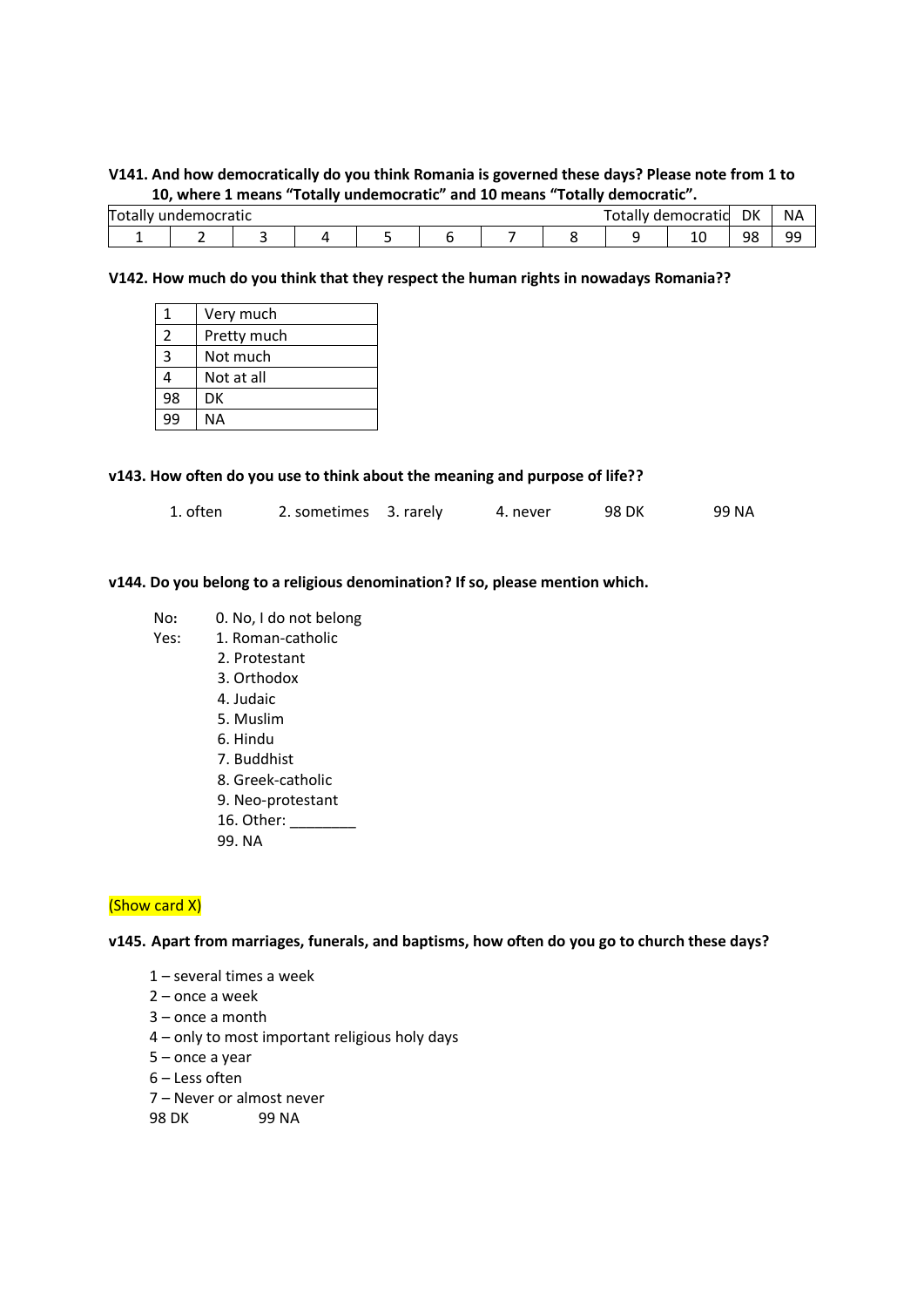#### **v146. Apart from weddings, funerals and baptisms, how often do you pray?**

- 1 several times a day
- 2- Once a day
- 3 Several times a week
- 4. Only when attending religious service
- 5 Only at most important religious holy days
- 5 once a year
- 6 less often
- 7 Never or almost never
- 98 DK 99 NA

#### **v147. Independently of whether you attend religious services or not, do you consider yourself …**

 – A religious person – I am not a religious person – Atheist 98 DK 99 NA

#### **v148. Do you believe in God?**

1. yes 2. no 98 DK 99 NA

#### **v149. Do you believe in hell?**

1. yes 2. no 98 DK 99 NA

**v150 Which of the following is closer to what you believe about religion? The basic meaning of religion is…**

1. To follow religious norms and ceremonies 2. To do good to other people 98 DK 99 NA

**v151 What about the following statements? Which of them is closer to what do you believe about religion? The basic meaning of religion is…**

1. to explain to life after death 2. to explain life in this world 98 DK 99 NA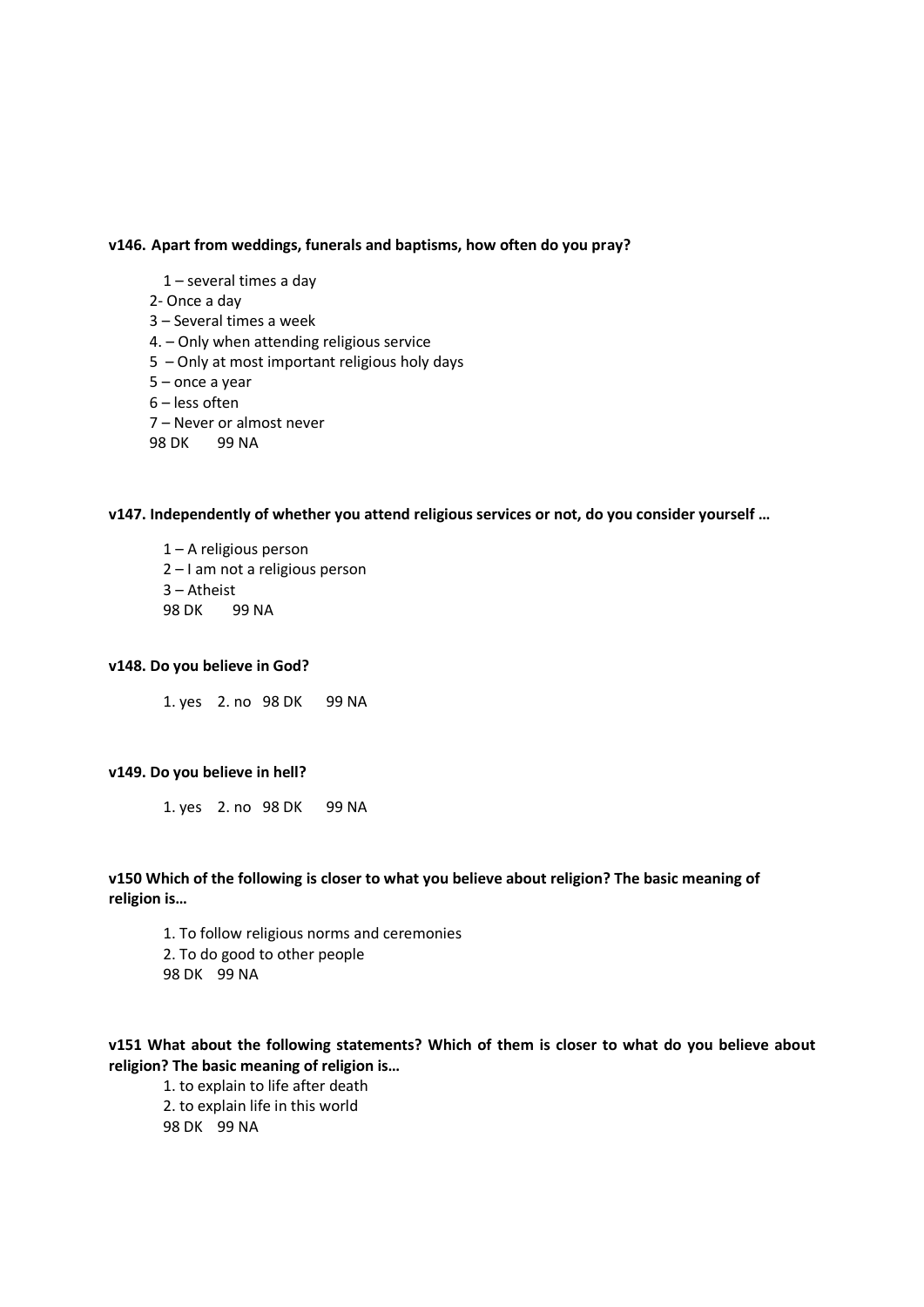#### **v152. How important is God in your life?**

| <b>not</b><br>dll<br>al | important |  |  |  | very important | DK | <b>NA</b>        |
|-------------------------|-----------|--|--|--|----------------|----|------------------|
|                         | -         |  |  |  | ᅭ              | 98 | ٩Q<br><u>ے ب</u> |

### **Please tell us if you strongly agree, agree, disagree, or strongly disagree with the following statements:**

|       |                                                                                            | Strongly | Agree | <b>Disagree</b> | Strongly | DK | <b>NA</b> |
|-------|--------------------------------------------------------------------------------------------|----------|-------|-----------------|----------|----|-----------|
|       |                                                                                            | agree    |       |                 | disagree |    |           |
| v153. | Whenever science and religion<br>conflict, religion is always right.                       |          | 2     | 3               | 4        | 98 | 99        |
| v154. | The only acceptable religion is my<br>religion.                                            |          | 2     | 3               | 4        | 98 | 99        |
| V155. | All religions should be taught in<br>the public schools of Romania.                        |          | 2     | 3               | 4        | 98 | 99        |
| V156  | People of different religions are<br>probably just as moral as those<br>who belong to mine |          | 2     | 3               | 4        | 98 | 99        |

Now I will ask some questions about the position of people of different ages in society.

*(Show card AB)*

**How do you think most Romanians see the position in society of those in their 20s, those in their 40s, respectively those older than 70?**

Using this card, please tell me where most of the ...

*READ OUT*

|      |                          | An extremely low position |                |  |   |  | An extremely high position DK   NA |  |   |   |    |    |    |
|------|--------------------------|---------------------------|----------------|--|---|--|------------------------------------|--|---|---|----|----|----|
|      |                          |                           | in the society |  |   |  | in the society                     |  |   |   |    |    |    |
| V157 | those in their 20s?      |                           |                |  | 4 |  |                                    |  |   | 9 | 10 | 98 | 99 |
|      | V158 those in their 40s? |                           |                |  | 4 |  |                                    |  | 8 | a | 10 | 98 | 99 |
| V159 | those over 70?           |                           |                |  | 4 |  |                                    |  | 8 | a | 10 | 98 | 99 |

*(Show card AC)*

### **V160. Do you think that for most people in Romania it would be acceptable or not to have as boss a suitably qualified 30 year old person ?**

Please use the card, where 1 means "inacceptable" and 10 means "acceptable"

| ∽<br>Comr' | ı⇔ıv<br> | eptable?" |  |  | $\sim$ $\sim$ $\sim$ $\sim$ | ACC.<br>∣ ⊶iv | eptable : | DK           | <b>NA</b> |
|------------|----------|-----------|--|--|-----------------------------|---------------|-----------|--------------|-----------|
|            |          |           |  |  |                             |               | ᅩ         | 98<br>.<br>╯ | QQ<br>--  |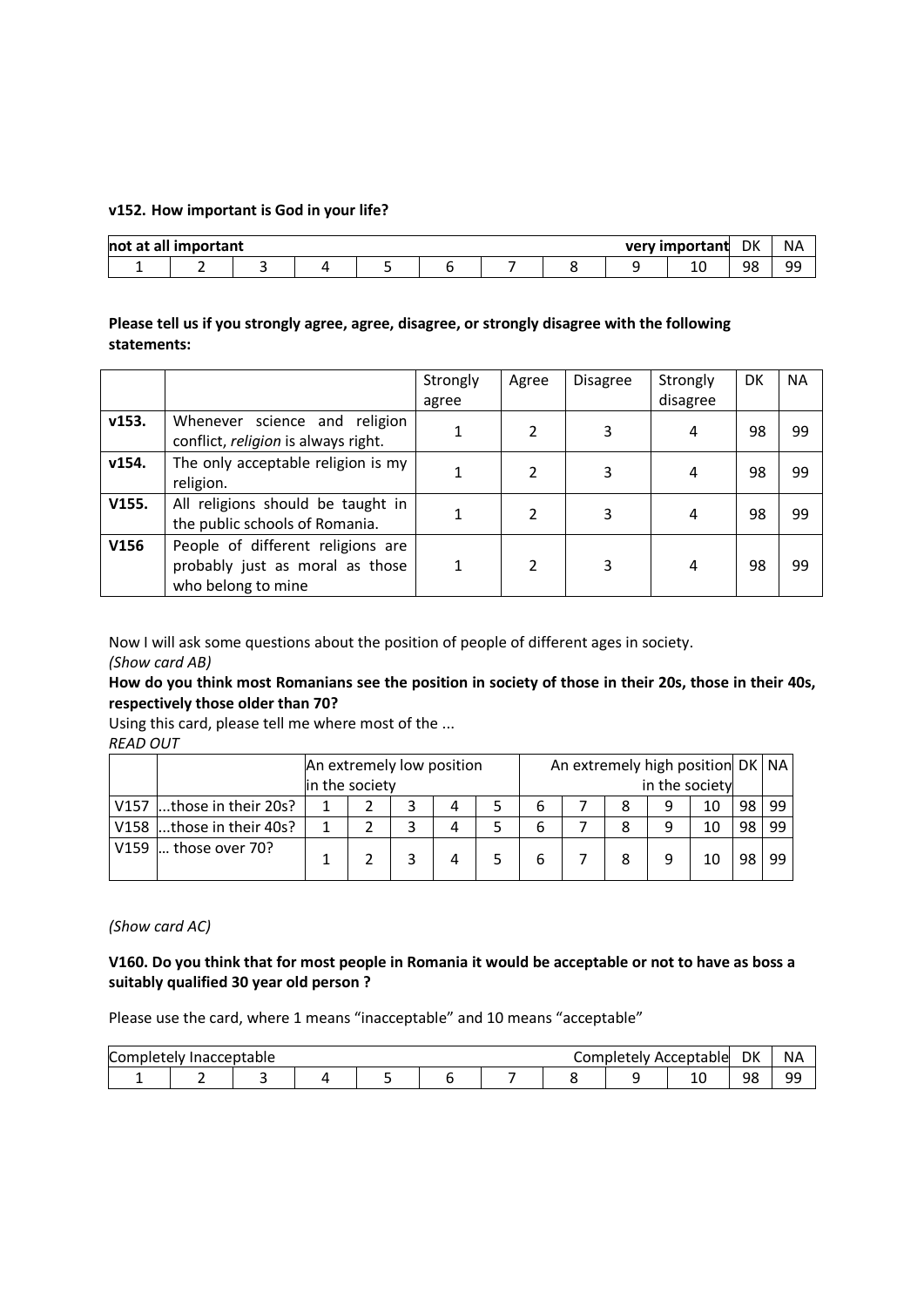#### *(Show card AD)*

**Now please think about people over 70. Using this card please tell me how likely it is for those over 70 to be viewed by the majority of the Romanian inhabitants as..**

|      |             | Not likely at all |  | Very likely | DK | <b>NA</b> |
|------|-------------|-------------------|--|-------------|----|-----------|
| V161 | friendly?   |                   |  |             | 98 | 99        |
| V162 | competent?  |                   |  |             | 98 | 99        |
| V163 | respectful? |                   |  |             | 98 | 99        |

#### *(Show card AE)*

V164. **Do you think that for most people in Romania it would be acceptable or not to have as boss a suitably qualified person over 70**?

| Co.<br>`∩mr | ptable<br>$\sim$<br>۰elv<br>माता<br>. |  |  |  |  | $ -$ | ACC<br>гем<br>DІE | cceptable | DK | <b>NA</b> |          |
|-------------|---------------------------------------|--|--|--|--|------|-------------------|-----------|----|-----------|----------|
|             |                                       |  |  |  |  |      |                   |           | ᅭ  | 98        | ۵Q<br>-- |

Can you please tell me if you are completely agreeing, agreeing, disagreeing or completely disagreeing with the following statements?

|                                                                                                                       | Strongly<br>agree | Agree          | <b>Disagree</b> | Strongly<br>disagree | DK | <b>NA</b> |
|-----------------------------------------------------------------------------------------------------------------------|-------------------|----------------|-----------------|----------------------|----|-----------|
| V165. Nowadays, older people are not<br>much respected                                                                |                   | 2              | 3               | 4                    | 98 | 99        |
| V166. Older people get more than<br>deserved from government                                                          |                   | $\overline{2}$ | 3               | 4                    | 98 | 99        |
| V167. Older people are a burden to<br>society.                                                                        |                   | 2              | 3               | 4                    | 98 | 99        |
| V168. Companies that employ young<br>people are more competitive than<br>those employing people of different<br>ages. |                   | 2              | 3               | 4                    | 98 | 99        |
| V169. Older people have too much<br>political influence.                                                              |                   | 2              | 3               | 4                    | 98 | 99        |

V170. Can you tell me how secure you feel in your neighborhood?

| Very secure       |    |
|-------------------|----|
| Quite secure      |    |
| Not very secure   |    |
| Not secure at all |    |
| DK                | qg |
| NΔ                |    |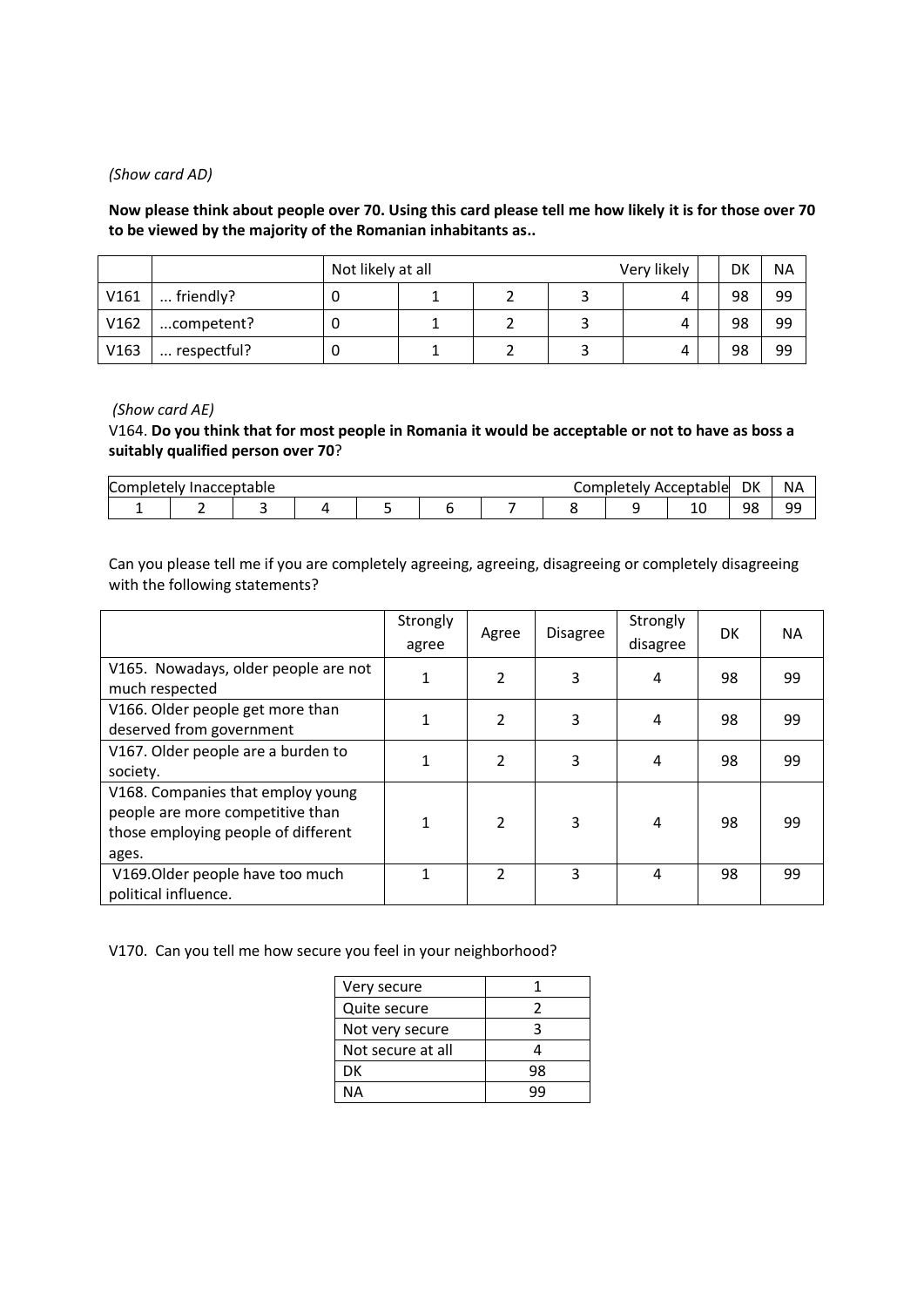How often things like the ones below happen in your neighborhood?

|                                                              | Very often | Quite often | Quite rare | Very rare | DK | <b>NA</b> |
|--------------------------------------------------------------|------------|-------------|------------|-----------|----|-----------|
| V171. Robberies, thefts, burglaries                          |            |             |            |           | 98 | 99        |
| V172. Alcohol consumption on the<br>streets                  |            |             |            |           | 98 | 99        |
| V173. Police or army interfere with<br>people's private life |            |             |            |           | 98 | 99        |
| V174. Racist behavior                                        |            |             |            |           | 98 | 99        |
| V175. Selling drugs on the street                            |            |             |            |           | 98 | 99        |

**In order to be safer have you done any of the following? (***Multiple choices***)**

|                                               | Yes | N٥ | DK | NА |
|-----------------------------------------------|-----|----|----|----|
| V176. I didn't carried much money             |     |    |    |    |
| V177. I preferred not to go out at night      |     |    | 98 | 99 |
| V178. I carried a knife, gun, or other weapon |     |    |    |    |

### **V179. Have you been the victim of a crime during the past year?**

### **V180. What about immediate family? Was someone from your family victim of crime in the past year?**

|                     | Yes | Nο | DK | ΝA |
|---------------------|-----|----|----|----|
| V179. Respondent    |     |    | 98 | 99 |
| V180. Family member |     |    | 98 | 99 |

### **How worried are you about the following things?**

|                                                                   | Very much | Much | Little | Very little | DK | <b>NA</b> |
|-------------------------------------------------------------------|-----------|------|--------|-------------|----|-----------|
| V181. Losing job or not finding a job                             |           |      |        |             | 98 | 99        |
| V182. Not being able to provide good<br>education for my children |           |      |        |             | 98 | 99        |
| V183. A war involving my country                                  |           |      |        |             | 98 | 99        |
| V184. A terrorist attack                                          |           |      |        |             | 98 | 99        |
| V185. A civil war                                                 |           |      |        |             | 98 | 99        |
| V186. Wiretapping or reading my mail or<br>e-mail by government   |           |      |        |             | 98 | 99        |

V187. Do you agree or not with the following statement: "Under specific circumstances, war is **necessary in order to make justice."**

1. Agree 2. Disagree 98 DK 99 NA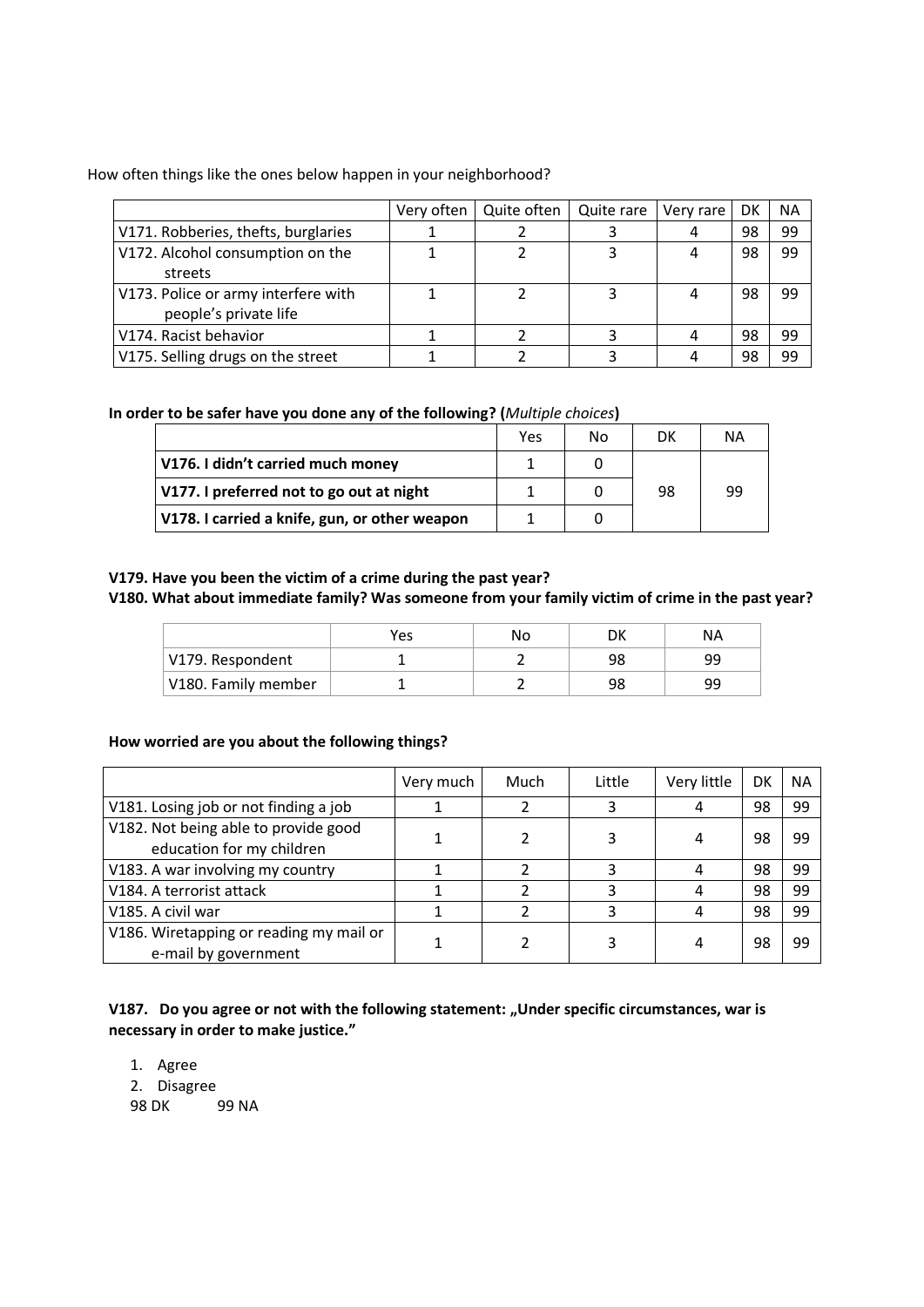In the past twelve months, how often did you and your family…:

|                                        | <b>Often</b> | Sometimes   Rarely | Never | DK | ΝA |
|----------------------------------------|--------------|--------------------|-------|----|----|
| V188. Not have enough food to eat      |              |                    |       | 98 | 99 |
| V189. Feel unsafe at home due to crime |              |                    |       | 98 | 99 |
| V190. Cannot access health services or |              |                    |       | 98 | 99 |
| necessary care                         |              |                    |       |    |    |
| V191. Have no income                   |              |                    |       | 98 | 99 |

Using the scale from 1 to 10, where 1 means "completely disagree", and 10 means "completely agree", to which degree do you agree with following statements:

#### **V192. Science and technology make our life healthier, easier, and more comfortable.**

| DK<br><b>NA</b><br>Comp<br>Completely<br>disagree<br>agree<br>`Alν<br>mete.<br>0 |  |  |  |  |  |  |  |  |   |         |          |
|----------------------------------------------------------------------------------|--|--|--|--|--|--|--|--|---|---------|----------|
|                                                                                  |  |  |  |  |  |  |  |  | ᅩ | 98<br>J | QQ<br>-- |

#### **V193. Due to science and technology, the next generation will have more opportunities.**

| DK<br><b>NA</b><br>∽<br>Comp'<br>disagree<br>completely<br>agree<br>letelv |  |  |  |  |  |  |  |  |   |              |          |
|----------------------------------------------------------------------------|--|--|--|--|--|--|--|--|---|--------------|----------|
|                                                                            |  |  |  |  |  |  |  |  | ᆚ | 98<br>.<br>J | QQ<br>-- |

#### **V194. We depend too much on science and not enough on religion.**

| DK<br>∽<br>Comp'<br>completely<br>agree<br>disagree<br>ately : |  |  |  |  |  |  |  |  | <b>NA</b> |                |          |
|----------------------------------------------------------------|--|--|--|--|--|--|--|--|-----------|----------------|----------|
|                                                                |  |  |  |  |  |  |  |  | ᆚ         | 98<br>, J<br>J | QQ<br>-- |

#### **V195. One of the negative effects of science is that it destroys people's ideas about right and wrong.**

| ∽<br>`∩mr | ກr∆∆ |  |  |  | .<br>ົ⊢⊢<br>. . | DK      | <b>NA</b> |
|-----------|------|--|--|--|-----------------|---------|-----------|
|           |      |  |  |  | TÛ              | 98<br>◡ | QQ<br>--  |

#### **V196. In the daily life, knowing about science is not important for me.**

| DK<br><b>NA</b><br>$\sqrt{ }$<br>$\sim$ $\sim$ $\sim$<br>----<br>ਾree<br>Ή<br>'''<br>ີ |   |  |  |  |  |  |  |  |   |    |          |
|----------------------------------------------------------------------------------------|---|--|--|--|--|--|--|--|---|----|----------|
|                                                                                        | - |  |  |  |  |  |  |  | ᅩ | 98 | ۹q<br>-- |

#### **V197. Considering all aspects, would you say that the world is better or worse due to science and technology?** Please answer using this 1-to-10 scale, where 1 means "much worse", while 10 means "much better":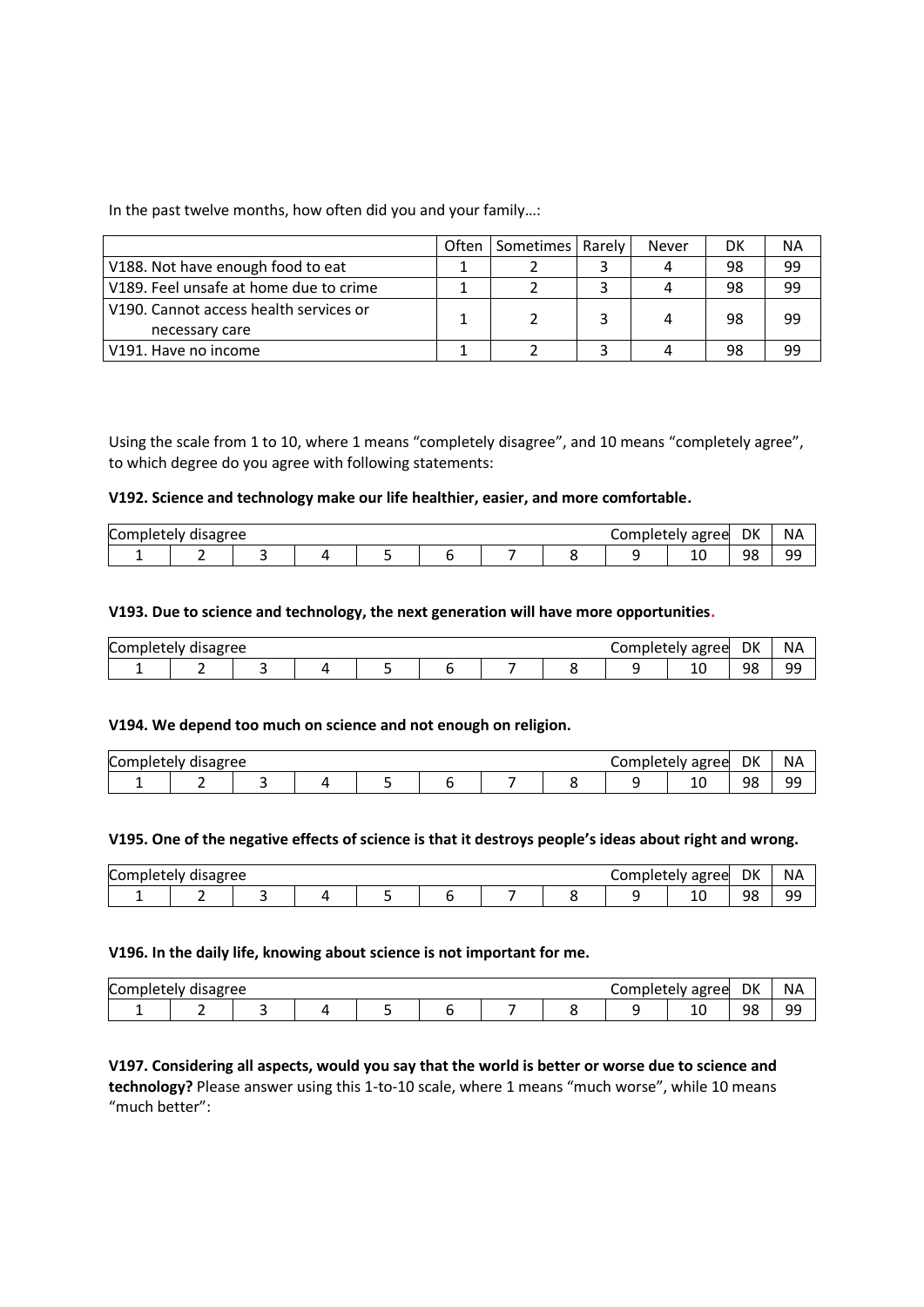| Much | $\mathbf{r}$<br>wuise |  |  |  | м | DK<br><b>NA</b><br>$\cdots$ |    |                |
|------|-----------------------|--|--|--|---|-----------------------------|----|----------------|
|      | -                     |  |  |  |   | ᅩ                           | 98 | $\alpha$<br>-- |

*(Show card AA)*

For each of the following statements, please note from 1 to 10, where 1 means "never justified", and 10 means "always justified". (*Read out and code one answer for each statement)*

|                  |                                                              |   | Never justified |   |   |   |   |   |   |   | Always justified | <b>DK</b> | <b>NA</b> |
|------------------|--------------------------------------------------------------|---|-----------------|---|---|---|---|---|---|---|------------------|-----------|-----------|
| V198.            | Claiming government benefits that<br>you are not entitled to | 1 | 2               | 3 | 4 | 5 | 6 | 7 | 8 | 9 | 10               | 98        | 99        |
| V199.            | Use the bus without a ticket                                 | 1 | 2               | 3 | 4 | 5 | 6 | 7 | 8 | 9 | 10               | 98        | 99        |
| V200.            | <b>Stealing</b>                                              | 1 | 2               | 3 | 4 | 5 | 6 | 7 | 8 | 9 | 10               | 98        | 99        |
| V201.            | Cheating on taxes when having this<br>opportunity            | 1 | $\overline{2}$  | 3 | 4 | 5 | 6 | 7 | 8 | 9 | 10               | 98        | 99        |
| V202.            | People accepting bribes to fulfill their<br>duties           | 1 | $\overline{2}$  | 3 | 4 | 5 | 6 | 7 | 8 | 9 | 10               | 98        | 99        |
| V203.            | Homosexuality                                                | 1 | $\overline{2}$  | 3 | 4 | 5 | 6 | 7 | 8 | 9 | 10               | 98        | 99        |
| V203A.           | Prostitution                                                 | 1 | 2               | 3 | 4 | 5 | 6 | 7 | 8 | 9 | 10               | 98        | 99        |
| V204.            | Abortion                                                     | 1 | 2               | 3 | 4 | 5 | 6 | 7 | 8 | 9 | 10               | 98        | 99        |
| V205.            | <b>Divorce</b>                                               | 1 | 2               | 3 | 4 | 5 | 6 | 7 | 8 | 9 | 10               | 98        | 99        |
| V206.            | Sex before marriage                                          | 1 | 2               | 3 | 4 | 5 | 6 | 7 | 8 | 9 | 10               | 98        | 99        |
| V207.            | Suicide                                                      | 1 | $\overline{2}$  | 3 | 4 | 5 | 6 | 7 | 8 | 9 | 10               | 98        | 99        |
| V208             | A man beating his wife                                       | 1 | $\overline{2}$  | 3 | 4 | 5 | 6 | 7 | 8 | 9 | 10               | 98        | 99        |
| V <sub>209</sub> | Parents beating children                                     | 1 | 2               | 3 | 4 | 5 | 6 | 7 | 8 | 9 | 10               | 98        | 99        |
| V <sub>210</sub> | Violence against other people                                | 1 | 2               | 3 | 4 | 5 | 6 | 7 | 8 | 9 | 10               | 98        | 99        |

### **v211. How proud are you to be Romanian citizen?**

| 1. verv |       |       | 2. quite 3. not very 4. not proud | 5. I am not Romanian (DON'T READ<br>OUT! code only if spontaneous | 98. | 99.       |
|---------|-------|-------|-----------------------------------|-------------------------------------------------------------------|-----|-----------|
| proud   | proud | proud | at all                            | answered)                                                         | DK  | <b>NA</b> |

### **People imagine themselves in various ways. To which extent do you think of yourself as…**

|                  |                              | Very much | Much | Little | Very little | DK | NА |
|------------------|------------------------------|-----------|------|--------|-------------|----|----|
| V <sub>212</sub> | a world citizen              |           |      | 3      | 4           | 98 | 99 |
| V213.            | part of the local community  |           |      |        |             | 98 | 99 |
| V214.            | part of the Romanian nation. |           |      | 3      |             | 98 | 99 |
| V215.            | part of the European Union.  |           |      | 3      |             | 98 | 99 |
| V <sub>216</sub> | an autonomous individual.    |           |      |        |             | 98 | 99 |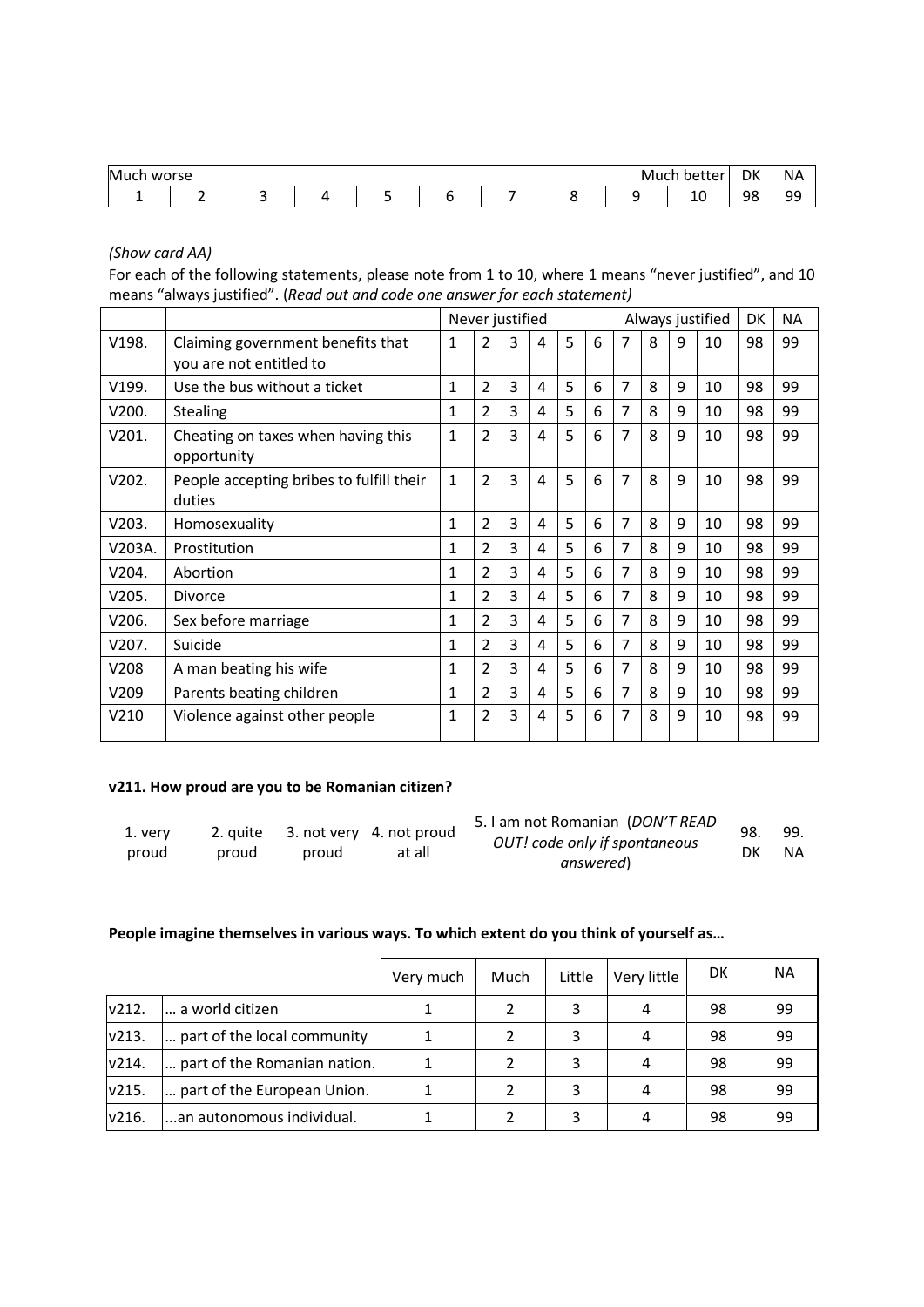**People use various information sources to learn what happens in the country and in the world. For each of the following sources, please let me know whether you use it to inform yourself daily, weekly, monthly, less often or never.**

|                  |                                          | Daily | Weekly         | Mont<br>hly | Les often | Never | DK | <b>NA</b> |
|------------------|------------------------------------------|-------|----------------|-------------|-----------|-------|----|-----------|
| V217.            | Daily newspapers                         | 1     | 2              | 3           | 4         | 5     | 98 | 99        |
| V218.            | Magazines                                | 1     | 2              | 3           | 4         | 5     | 98 | 99        |
| V219.            | <b>TV News</b>                           | 1     | 2              | 3           | 4         | 5     | 98 | 99        |
| V <sub>220</sub> | Radio News                               | 1     | 2              | 3           | 4         | 5.    | 98 | 99        |
| V221.            | Mobile phone                             | 1     | 2              | 3           | 4         | 5     | 98 | 99        |
| V222.            | Email                                    | 1     | 2              | 3           | 4         | 5     | 98 | 99        |
| V223.            | Internet                                 | 1     | $\overline{2}$ | 3           | 4         | 5     | 98 | 99        |
| V224.            | Discussing with friends or<br>colleagues | 1     | 2              | 3           | 4         | 5     | 98 | 99        |

### **V225. How often do you use the computer?**

| 1. Never | . ـ          | 3. Often | 4. I have no idea what a computer is | 98.DK $^{99.}$ |  |
|----------|--------------|----------|--------------------------------------|----------------|--|
|          | Occasionally |          | (DON'T READ!)                        | <b>NA</b>      |  |

### **When there are elections, you use to vote always, usually, or never? Please tell me for each of the following types of elections.**

|                              | Always | Usually | Never | DK. | <b>NA</b> |  |
|------------------------------|--------|---------|-------|-----|-----------|--|
| <b>V226.</b> Local elections |        |         |       | 98. | -99       |  |
| V227. National elections     |        |         |       | 98. | gg        |  |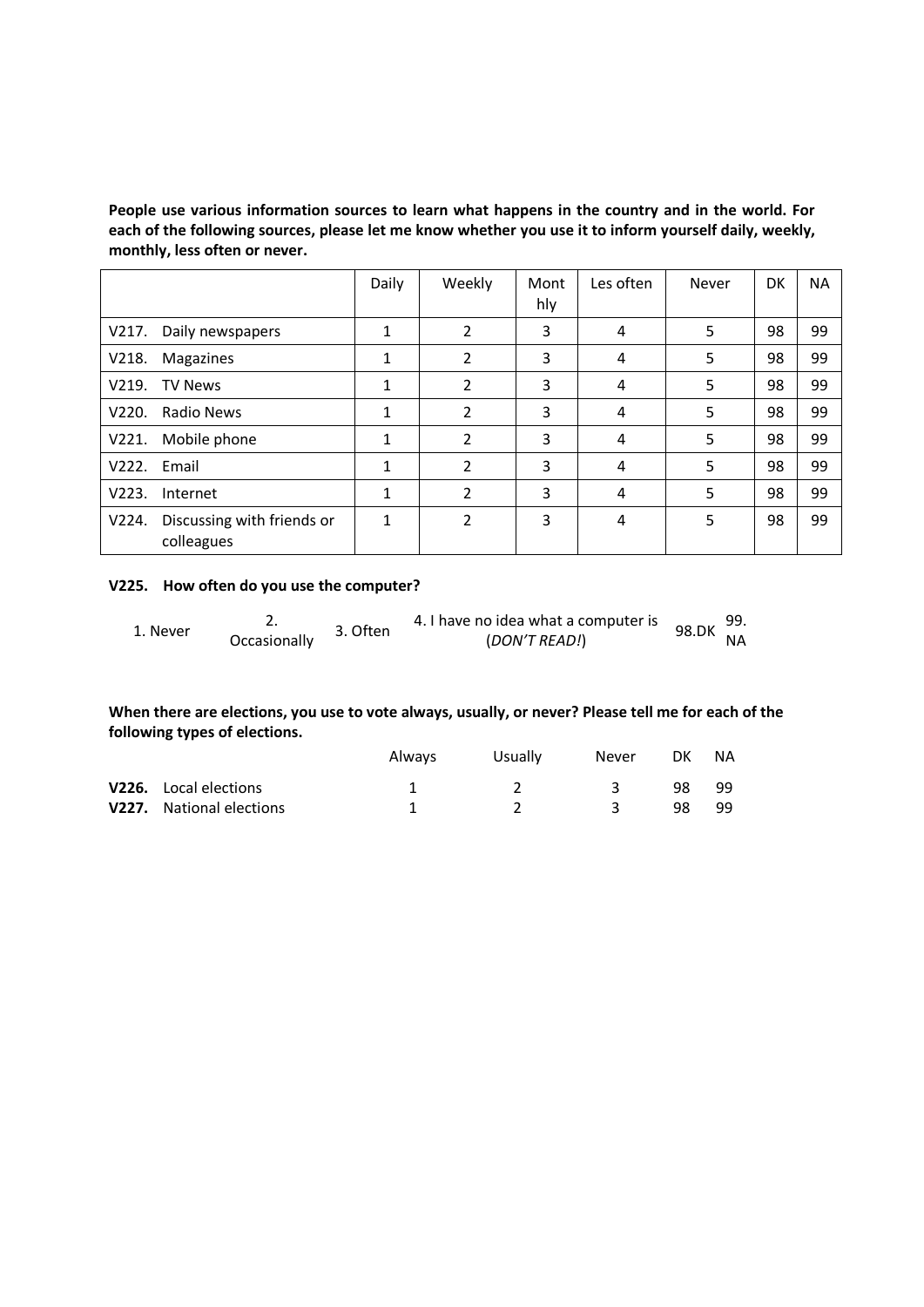### Show card V228

| If tomorrow there will be parliamentarian elections, with which party or political organization<br>V228.<br>would you vote? Please tell me its number from this card |         |
|----------------------------------------------------------------------------------------------------------------------------------------------------------------------|---------|
| If DOES NOT KNOW: Of which party do you feel closer?                                                                                                                 |         |
|                                                                                                                                                                      | (V228)  |
|                                                                                                                                                                      |         |
| 3 - Uniunea Democrată a Maghiarilor din România (UDMR)  [3]                                                                                                          |         |
|                                                                                                                                                                      |         |
|                                                                                                                                                                      |         |
|                                                                                                                                                                      |         |
|                                                                                                                                                                      |         |
|                                                                                                                                                                      |         |
|                                                                                                                                                                      |         |
|                                                                                                                                                                      |         |
|                                                                                                                                                                      | (V228X) |
| 98 - DK (spontan)                                                                                                                                                    |         |

- 99 NA
- 97 Not applicable / no right to vote

| In your opinion, how often do the following happen in<br>national elections | Very<br>often | Quite<br>often | somet<br>imes | never | DK | NA. |
|-----------------------------------------------------------------------------|---------------|----------------|---------------|-------|----|-----|
| V228A. The votes are fairly counted                                         | 1             | $\overline{2}$ | 3             | 4     | 98 | 99  |
| V228B. Opposition candidates are prevented from running                     | $\mathbf{1}$  | $\overline{2}$ | 3             | 4     | 98 | 99  |
| V228C. TV News favors the party in power                                    | 1             | $\overline{2}$ | 3             | 4     | 98 | 99  |
| V228D. Voters are bribed                                                    | 1             | 2              | 3             | 4     | 98 | 99  |
| V228E. Journalists ensure balanced informing on elections                   | 1             | 2              | 3             | 4     | 98 | 99  |
| V228F. The organizers of the elections are fair                             | 1             | 2              | 3             | 4     | 98 | 99  |
| V228G. Rich people buy votes                                                | 1             | $\overline{2}$ | 3             | 4     | 98 | 99  |
| V228H. Voters are threatened with violence at the polls                     | 1             | 2              | 3             | 4     | 98 | 99  |
| V228I. Voters can make a choice                                             | 1             | 2              | 3             | 4     | 98 | 99  |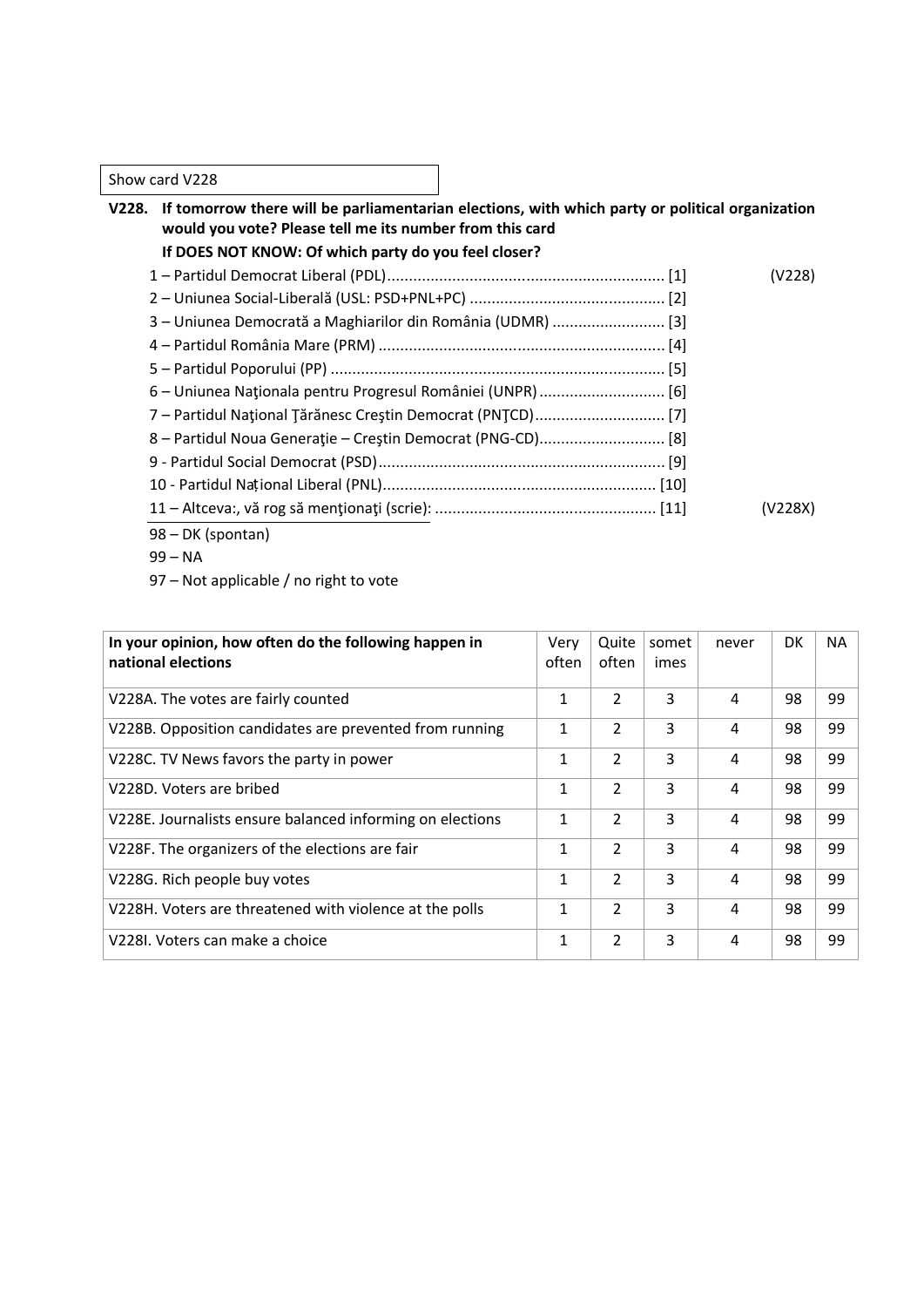Some people think that having honest elections is important for their lives; other people think that it doesn't matter much.

**V228J. Do you think that honest elections play an important role in deciding whether you and your family are able to make a good living? (IF NO code as 4)**

**IF YES: How important would you say this is—very important, fairly important, not very important or not at all important?**

- 1. Very important
- 2. Rather important
- 3. Not very important
- 4. Not at all important
- 98 DK 99 NA

**V228K. Do you think that honest elections are an important factor in whether or not this country develops economically? (IF NO code as 4)**

**IF YES: How important would you say this is—very important, fairly important, not very important or not at all important?**

- 1. Very important
- 2. Rather important
- 3. Not very important
- 4. Not at all important
- 98 DK 99 NA
- V229. **At work, your tasks are rather manual or intellectual? If you are not currently working, please characterize your most important work in the past.** Use the following scale, where 1 means "mostly manual tasks" and 10 is "mostly intellectual tasks":

| mosi<br>$+20$<br>$-$<br>כמכו<br>.<br>. |  |  |  |  |  |  |  | DK<br>. تص<br>- חכי |   |    |             |
|----------------------------------------|--|--|--|--|--|--|--|---------------------|---|----|-------------|
|                                        |  |  |  |  |  |  |  |                     | ∸ | 98 | ۵Q<br>- - - |

97. never worked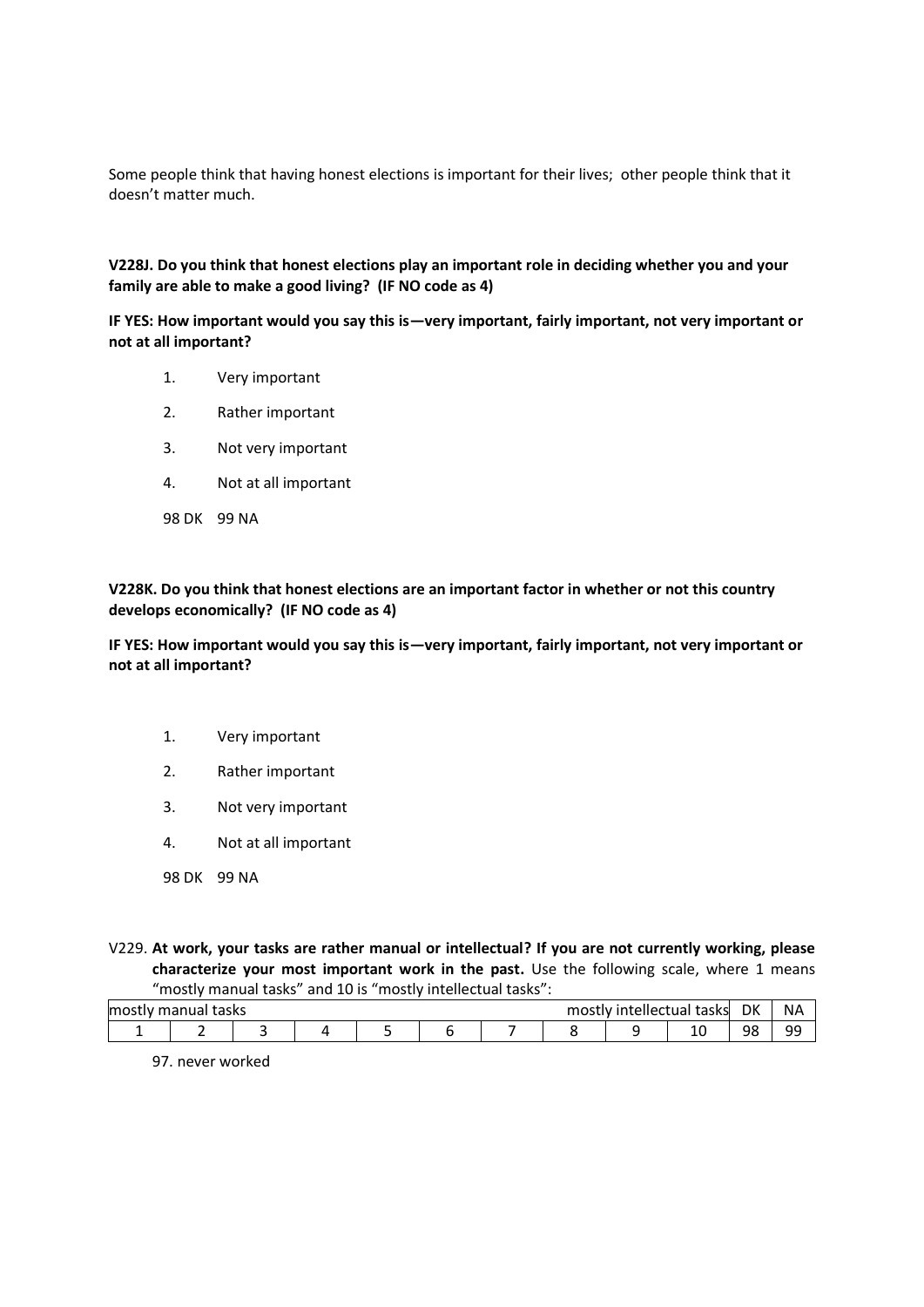V230. **At work, your tasks are rather repetitive or creative? If you are not currently working, please characterize your most important work in the past.** Use the following scale, where 1 means "mostly repetitive tasks" and 10 is "mostly creative tasks":

| DK<br>mos <sup>-</sup><br>tasks<br>tasksl<br>lmost<br>nefitive<br>'eauve |  |  |  |  |  |  |  | <b>NA</b> |    |         |          |
|--------------------------------------------------------------------------|--|--|--|--|--|--|--|-----------|----|---------|----------|
|                                                                          |  |  |  |  |  |  |  |           | ⊥∪ | 98<br>ー | ۵a<br>-- |

97. never worked

V231. How much independence do you have at work? **If you are not currently working, please characterize your most important work in the past.** Use the following scale, where 1 means "no independence at all" and 10 means "total independence":

| DK<br>No<br><b>NA</b><br>ce at all<br>lencel<br>$\sim$<br>aenner.<br>wendence .<br>( ا⊌ |  |  |  |  |  |  |  |  |    |          |          |
|-----------------------------------------------------------------------------------------|--|--|--|--|--|--|--|--|----|----------|----------|
|                                                                                         |  |  |  |  |  |  |  |  | ⊥∪ | 98<br>JU | ۵Q<br>-- |

97. never worked

#### **V232. Do you supervise people at work?**

| 1               | Yes |  |
|-----------------|-----|--|
| 2               | N٥  |  |
| 97 never worked |     |  |
| 99 NA           |     |  |

#### **V233. In your household are you the one that earns the most?**

| 1     | Yes |
|-------|-----|
| 2     | No  |
| 98 DK |     |
|       |     |
| 99 NA |     |

### **V234. The one who earn the most has or has not a job?**

| 1     | Yes |
|-------|-----|
| 2     | No  |
| 98 DK |     |
| 99 NA |     |

### **V235. In the past year, your family**

| Saved money                          |
|--------------------------------------|
| Neither saved, neither spend savings |
| Spent some savings                   |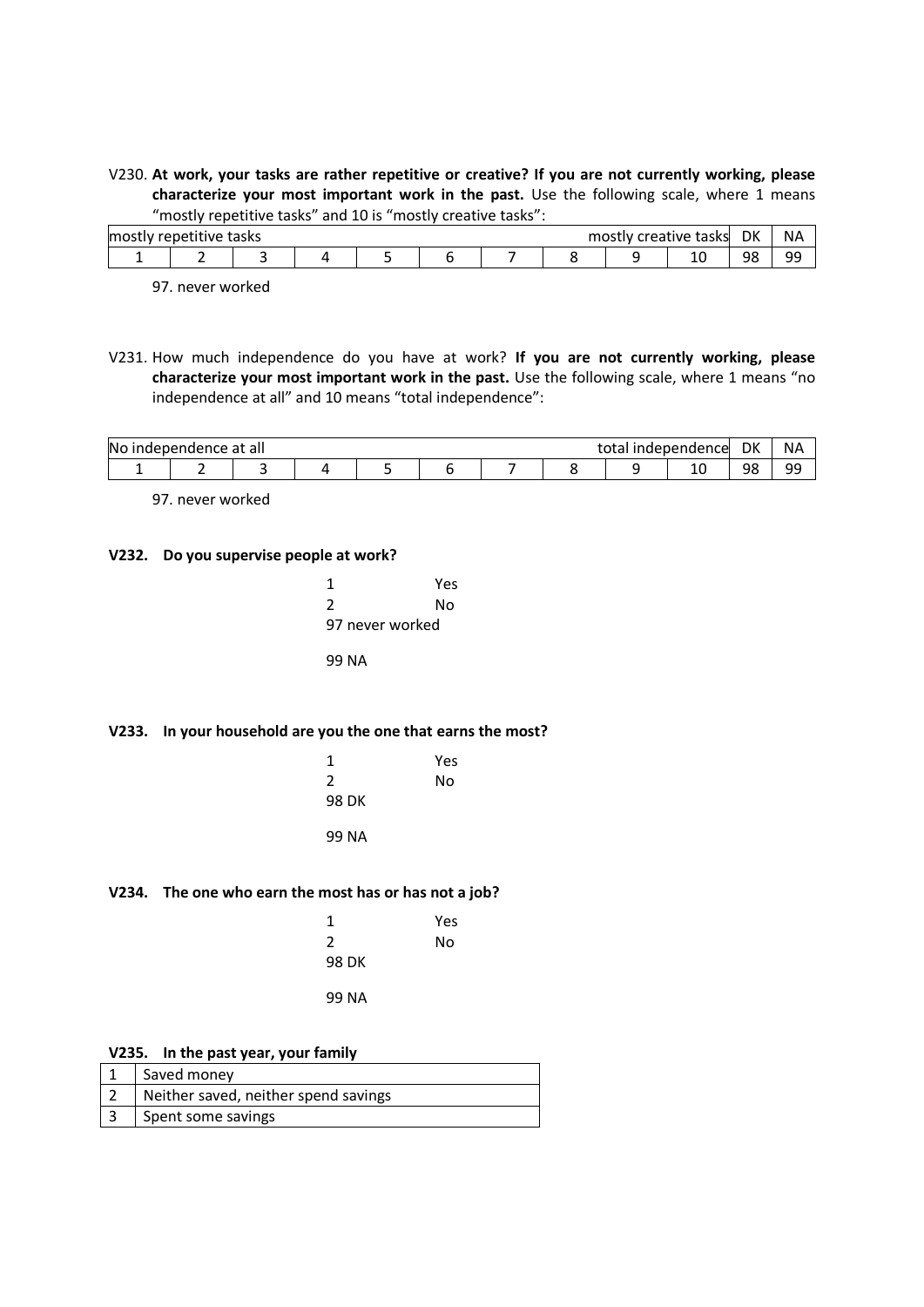| Spent savings and borrowed money |
|----------------------------------|
|                                  |
|                                  |

V236. People sometimes describe themselves as belonging to the working class, middle class, lower class, or upper class. Where would you say that you are:

|                | Upper class        |
|----------------|--------------------|
|                | Upper-middle class |
| $\overline{3}$ | Lower-middle class |
|                | Working class      |
| 5              | Lower class        |
| 98             | DK                 |
| ١q             | ΝA                 |

**V237. Here is a scale of incomes. As compared to the entire population in our country, 1 means "the lowest level of income", while 10 is "the highest". Considering all income, salaries, pensions and other sources of incomes, where would you place your household?**

| Lower <sup>-</sup><br>level<br>vell |  |  |  |  |  |                          | DK | <b>NA</b> |        |          |          |
|-------------------------------------|--|--|--|--|--|--------------------------|----|-----------|--------|----------|----------|
|                                     |  |  |  |  |  | $\overline{\phantom{0}}$ |    |           | -<br>ᅭ | 98<br>JU | ۹Q<br>-- |

# **DEMOGRAPHICS**

V238. Gender

1. Man 2. Woman

V239. Can you tell me your **year of birth**? 19\_\_\_\_

V240. This means that your **age** is\_\_\_\_\_\_\_\_\_\_\_\_ years

### **Your parents are immigrants to Romania? Please answer separately for each of them, indicating the country of birth as well**

|              |        | Immigrant | No | <b>NA</b> | V241x. Born in |
|--------------|--------|-----------|----|-----------|----------------|
| V241.        | Mother |           |    | 99        |                |
| V242. Father |        |           |    | 99        |                |

### **V243. Are you born in Romania or are you immigrant?**

1. I am born in Romania

2. I am immigrant to Romania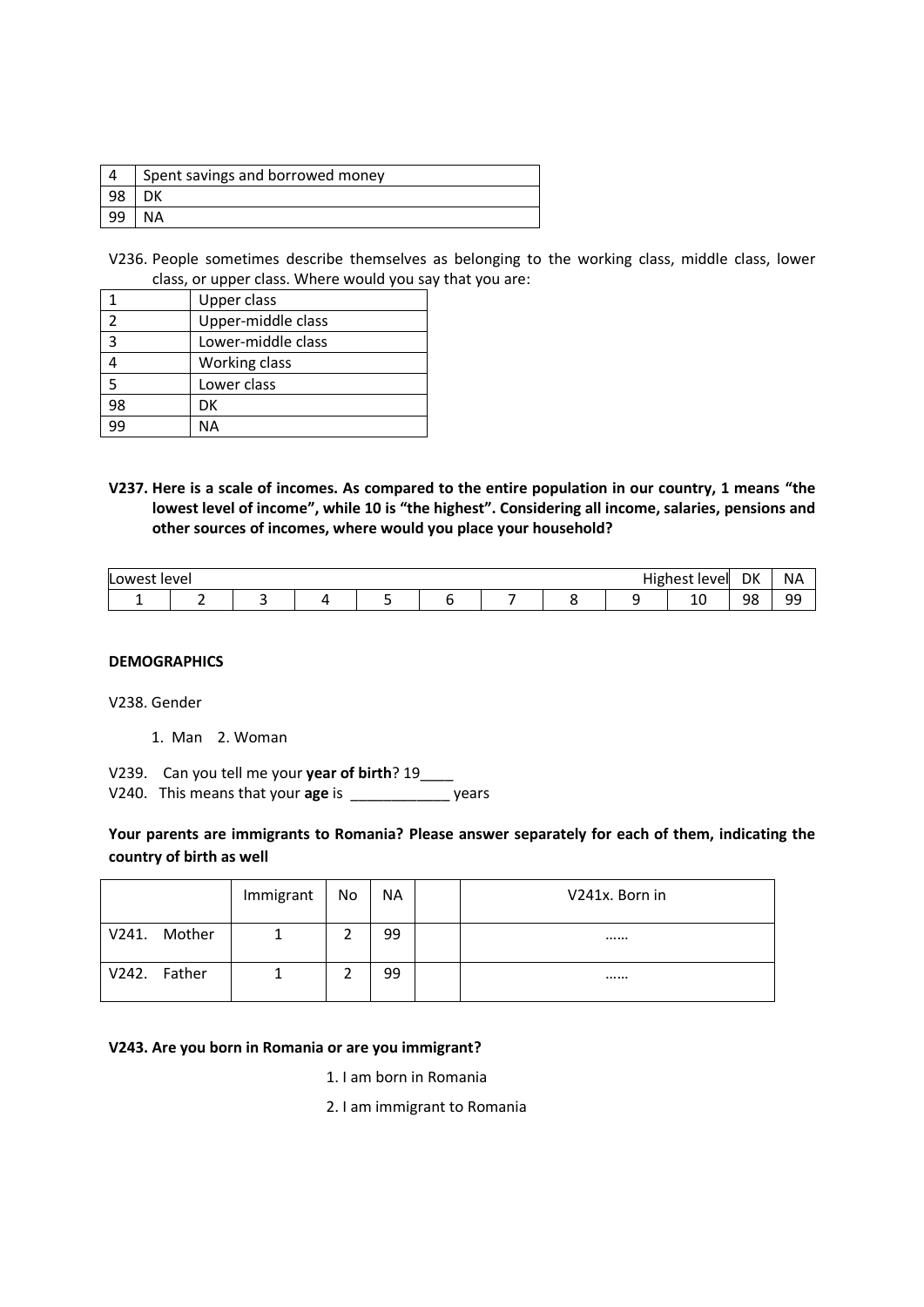99. NA

**x243b. If not in Romania, please tell us where were you born** …………………….…. 99. NA 97. NAp

**V244. Are you Romanian citizen?**

1. Yes 2. No 99. NA

**V245. Which language do you usually speak at home?** *(Code only one answer!)*

| 1      | Romanian     |
|--------|--------------|
| 2      | Hungarian    |
| 3      | Romanes      |
| 4      | German       |
| 5      | Other. Which |
| 99. NA |              |

**V246. Which is the highest level of education that you have reached?** [*Note: if student, code the higherst level of education that he/she expects to achieve*]:

| 1              | No school                                                               |
|----------------|-------------------------------------------------------------------------|
| $\overline{2}$ | Incomplete primary                                                      |
| $\overline{3}$ | Complete primary                                                        |
| $\overline{a}$ | Incomplete gymnasium                                                    |
| 5              | Complete gymnasium                                                      |
| 6              | Upper secondary: lower level of vocational training (apprentice school) |
| $\overline{7}$ | Vocational upper secondary                                              |
| 8              | Incomplete highschool                                                   |
| 9              | Highschool                                                              |
| 10             | Post highschool                                                         |
| 11             | Incomplete university degree                                            |
| 12             | University: short term formation                                        |
| 13             | University: long term BA                                                |
| 14             | Master                                                                  |
| 15             | PhD                                                                     |
| 99             | <b>NA</b>                                                               |

V247. **At which age have you completed your studies?** [*Note: if student, note when she/he expects to complete education*]:

\_\_\_\_\_\_\_\_ (*write in age in two digits) 98. DK 99. NA*

**V248. Do you live with your parents?** 1. Yes 2.No 99. NA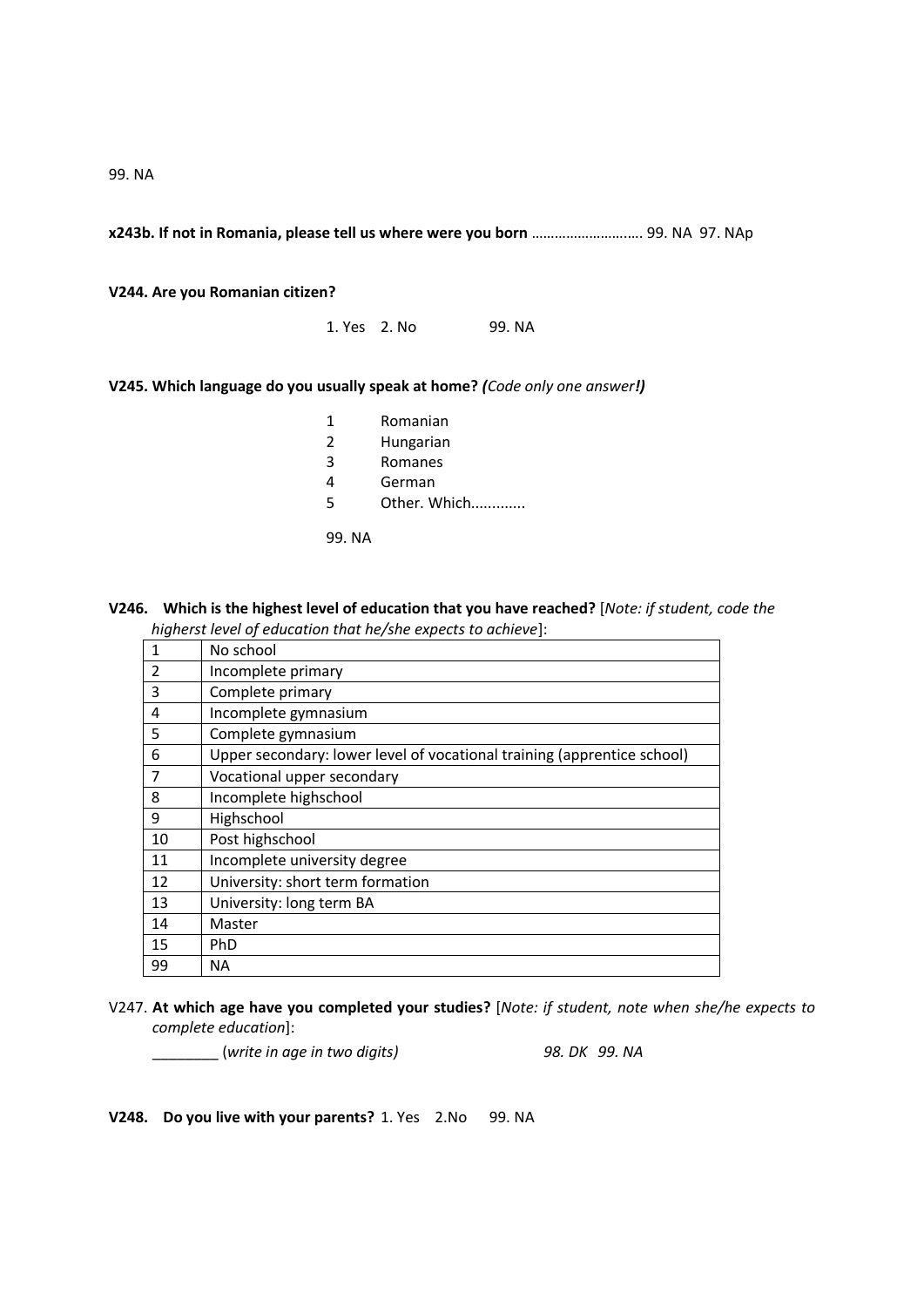### V249. **Currently, do you have a job? If yes, how much time do you work weekly?** (*If respondent has more jobs, answer only for the main one*)

Paid Employee:

|    | Full time employee (30 hours a week or more)   | 1  |
|----|------------------------------------------------|----|
|    | Part time employee (less than 30 hours a week) | 2  |
|    | Self-employed                                  | 3  |
|    | Not in paid employment:                        |    |
|    | Retired                                        | 4  |
|    | Housewife, not otherwise employed              | 5  |
|    | Student                                        | 6  |
|    | Unemployed                                     | 7  |
|    | Other (write in):                              | 8  |
| ΝA |                                                | 99 |

V250. Are you working for the public or government institution, for private business or industry, or for a private non-profit organization? If you do not work currently, characterize your major work in the past! Do you or did you work for (*only one answer. If the property is mixed, note the main form*):

|    | Public or government institution |
|----|----------------------------------|
| 2  | private business or industry     |
| 3  | private non-profit organization  |
| 97 | never worked                     |
| 99 | NА                               |

#### **Country specific items**

#### **NOTE:** *Part of the following items will disappear after pretesting.*

Please use a 1 to 10 scale, where 1 means "never justified" and 10 is "always justified", to assess your opinion regarding the following statement:

|      |                        | <b>Never justified</b> |   |   |             |   | Always justified |    | DK | <b>NA</b> |
|------|------------------------|------------------------|---|---|-------------|---|------------------|----|----|-----------|
| x210 | To migrate for a while |                        | 4 | כ | $\mathbf b$ | 8 | 9                | 10 | 98 | 99        |
|      | in another country     |                        |   |   |             |   |                  |    |    |           |
| X211 | To migrate for good in |                        | 4 |   | b           | 8 | 9                | 10 | 98 | 99        |
|      | another country        |                        |   |   |             |   |                  |    |    |           |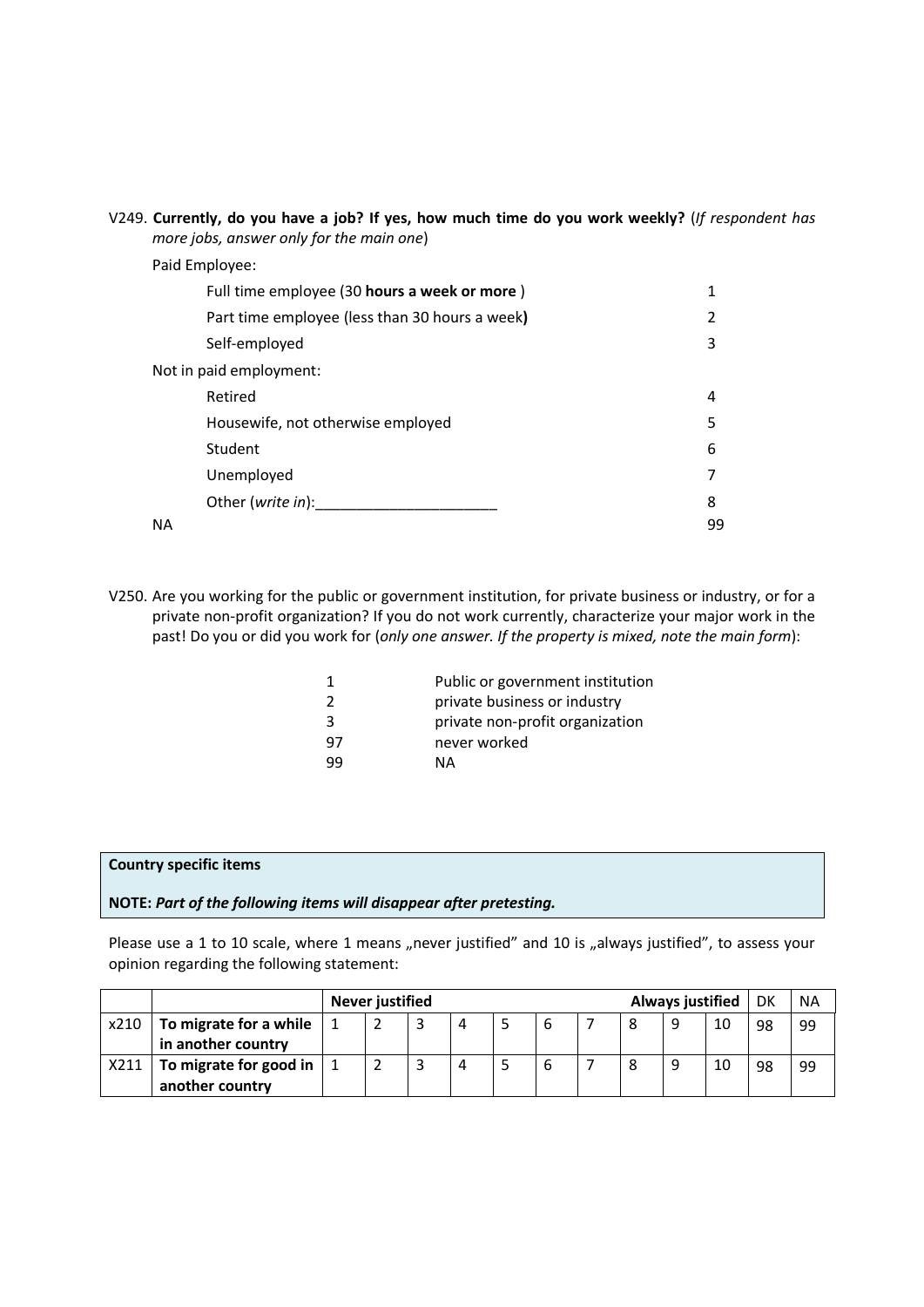|                |                                                                                    | Very little | Little         | Much | Very<br>much | DK | <b>NA</b> |
|----------------|------------------------------------------------------------------------------------|-------------|----------------|------|--------------|----|-----------|
| X <sub>3</sub> | People in Romania should stay in<br>their country                                  |             | 2              | 3    | 4            | 98 | 99        |
| X4.            | Everyone is due to contribute to<br>the wealth of the country they<br>were born in |             | 2              | 3    | 4            | 98 | 99        |
| X5.            | Romania loses through the<br>migration of its citizens to other<br>countries       |             | $\overline{2}$ | 3    | 4            | 98 | 99        |
| X6.            | The ones that left abroad<br>contribute to Romania's<br>development                |             | $\overline{2}$ | 3    | 4            | 98 | 99        |
| X7.            | The families of the ones that left<br>are suffering                                |             | 2              | 3    | 4            | 98 | 99        |

**To which extent do you agree with the following statements regarding migration abroad?**

**CS1. Have you ever lived abroad for work, study, family or other reasons except for tourism,** pilgrimage, or health care? 1. Yes 2. No 99. NA

**If yes, please let us know in which countries (if more than 10, please mention only those where you spent more time):**

|                 | Country** | Time [years, months]* | <b>Starting year</b> |
|-----------------|-----------|-----------------------|----------------------|
| CS <sub>2</sub> |           |                       |                      |
| CS <sub>3</sub> |           |                       |                      |
| CS4             |           |                       |                      |
| CS5             |           |                       |                      |
| CS6             |           |                       |                      |
| CS7             |           |                       |                      |
| CS8             |           |                       |                      |
| CS9             |           |                       |                      |
| <b>CS10</b>     |           |                       |                      |

\*i.e.  $2,7 = 2$  years and 7 months

\*\*code later using the list. Note only one country on each row!

\*\*\* code -3 if not the case (answered with 2 at CS1), respectively -4 if there are no other countries …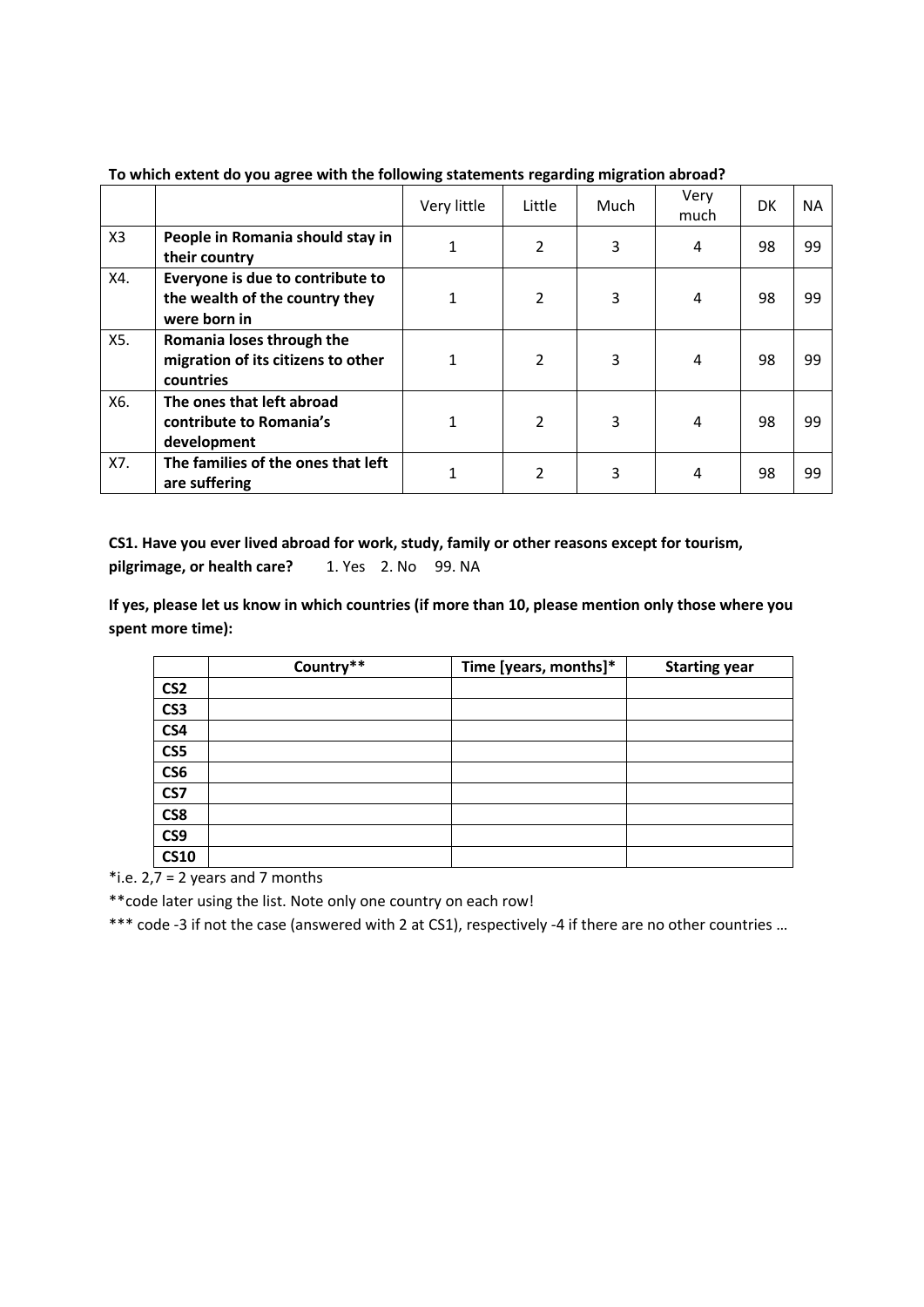CS11. Among your close friends or among the relatives you speak with, are there persons who currently live or have lived abroad at least one month**?** 1. Yes 2. No 98. DK 99. NA

#### **If yes, please tell us in which country and how often do you contact them:**

|             |           |                       | <b>Relation (multiple choices)</b> | How often are you in touch with them |                    |  |  |  |
|-------------|-----------|-----------------------|------------------------------------|--------------------------------------|--------------------|--|--|--|
|             | Country** | 1. Friends 2. Family* |                                    |                                      |                    |  |  |  |
|             |           | 3. Other relatives    |                                    |                                      |                    |  |  |  |
| <b>CS12</b> |           | 2                     | 3                                  | 1 2 3 4 5 6 7 98 99                  | 1. daily           |  |  |  |
| <b>CS13</b> |           | 2                     | 3                                  | 1 2 3 4 5 6 7 98 99                  | 2. weekly          |  |  |  |
| <b>CS14</b> |           | $\overline{2}$        | 3                                  | 1 2 3 4 5 6 7 98 99                  | 3.2-3 times/month  |  |  |  |
| <b>CS15</b> |           | 2                     | 3                                  | 1 2 3 4 5 6 7 98 99                  | 4. Monthly         |  |  |  |
| <b>CS16</b> |           | 2                     | 3                                  | 1 2 3 4 5 6 7 98 99                  | 5. each 2-3 months |  |  |  |
| <b>CS17</b> |           | 2                     | 3                                  | 1 2 3 4 5 6 7 98 99                  | 6.1-2 times/year   |  |  |  |
| <b>CS18</b> |           | $\overline{2}$        | 3                                  | 1 2 3 4 5 6 7 98 99                  | 7. less often      |  |  |  |
| <b>CS19</b> |           | 2                     | 3                                  | 1 2 3 4 5 6 7 98 99                  | 98. DK<br>99. NA   |  |  |  |
| <b>CS20</b> |           |                       | 3                                  | 1 2 3 4 5 6 7 98 99                  |                    |  |  |  |

[Example: I have both friends and relatives in Italy, and I weekly speak with at least one of them] [For each country note only the most frequent interaction]

\* Family: parents, husband/wife, fiancé, children/children-in-law, in-laws, grandson/granddaughter.

\*\*code later using the list. Note only one country on each row!

\*\*\* code -3 if not the case (answered with 2 at CS1), respectively -4 if there are no other countries …

**I will read you a list of things that children can learn at home. For each of them please mention how important it is, using a scale from 1 to 10, where 1 means "not important at all", and 10 means "completely important"**

|       |                                  | Not important<br>at all | Completely<br>important | DK | <b>NA</b> |
|-------|----------------------------------|-------------------------|-------------------------|----|-----------|
| aV12. | Independence                     | 1 2 3 4 5 6 7 8 9 10    |                         | 98 | 99        |
| aV13. | Hard work                        | 1 2 3 4 5 6 7 8 9 10    |                         | 98 | 99        |
| aV14. | <b>Responsibility</b>            | 1 2 3 4 5 6 7 8 9 10    |                         | 98 | 99        |
| aV15. | Imagination                      | 1 2 3 4 5 6 7 8 9 10    |                         | 98 | 99        |
| aV16. | Tolerance and respect for others | 1 2 3 4 5 6 7 8 9 10    |                         | 98 | 99        |
| aV17. | <b>Thrift</b>                    | 1 2 3 4 5 6 7 8 9 10    |                         | 98 | 99        |
| aV18. | Perseverance                     | 1 2 3 4 5 6 7 8 9 10    |                         | 98 | 99        |
| aV19. | <b>Religious faith</b>           | 1 2 3 4 5 6 7 8 9 10    |                         | 98 | 99        |
| aV20. | <b>Altruism</b>                  | 1 2 3 4 5 6 7 8 9 10    |                         | 98 | 99        |
| aV21. | <b>Obedience</b>                 | 1 2 3 4 5 6 7 8 9 10    |                         | 98 | 99        |
| aV22. | Self-expressing                  | 1 2 3 4 5 6 7 8 9       | -10                     | 98 | 99        |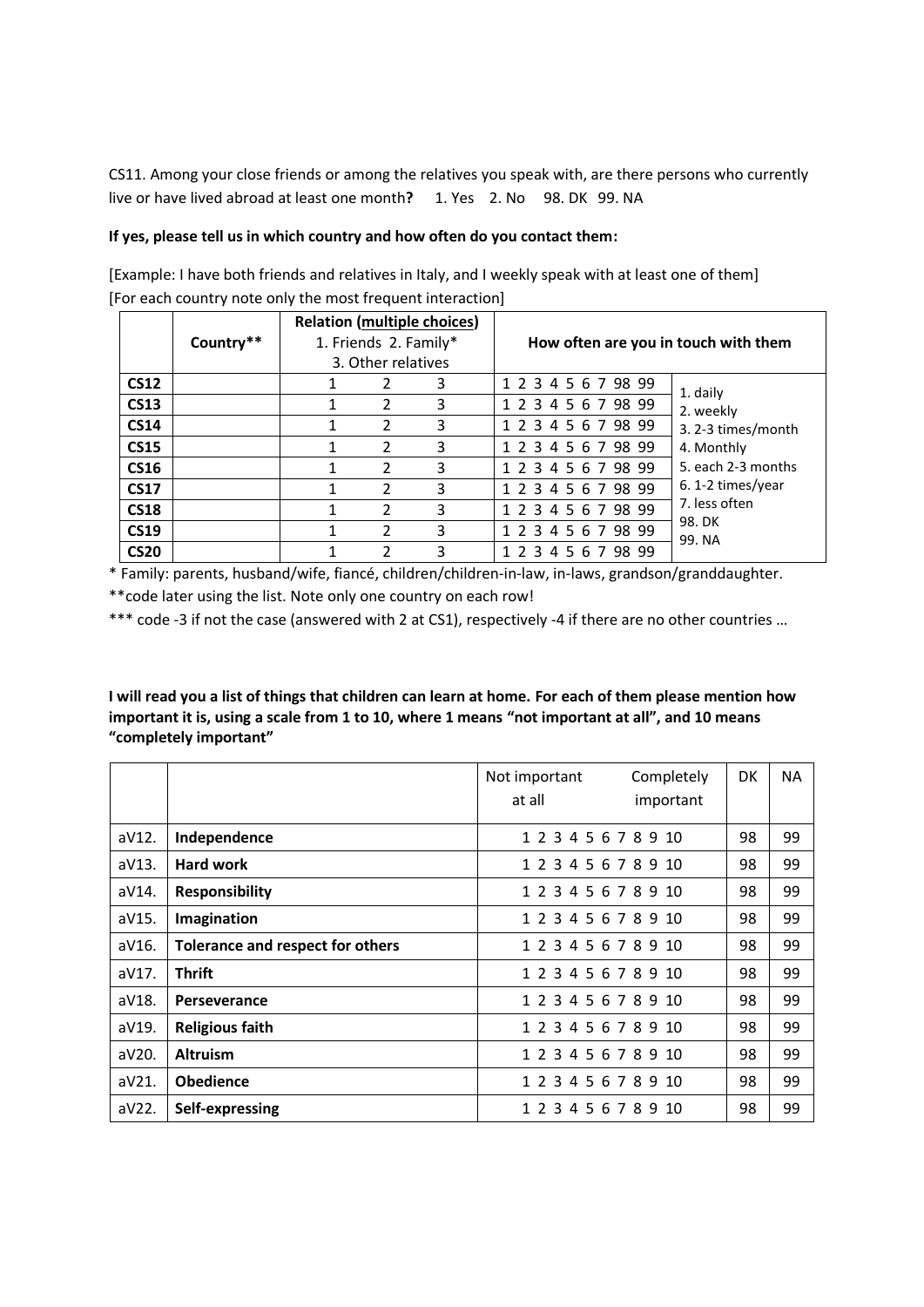**I will read you a list of things that children can learn at home. Please mention which is the most important, which is the next one, etc., ordering them from the most important (code 1) to the least important (code 10)**

|          |                                  | Rank                    | DK | ΝA |
|----------|----------------------------------|-------------------------|----|----|
| rV12.    | Independence                     | 1 2 3 4 5 6 7 8 9 10 11 | 98 | 99 |
| $rV13$ . | <b>Hard work</b>                 | 1 2 3 4 5 6 7 8 9 10 11 | 98 | 99 |
| rV14.    | <b>Responsibility</b>            | 1 2 3 4 5 6 7 8 9 10 11 | 98 | 99 |
| rV15.    | Imagination                      | 1 2 3 4 5 6 7 8 9 10 11 | 98 | 99 |
| rV16.    | Tolerance and respect for others | 1 2 3 4 5 6 7 8 9 10 11 | 98 | 99 |
| rV17.    | <b>Thrift</b>                    | 1 2 3 4 5 6 7 8 9 10 11 | 98 | 99 |
| rV18.    | Perseverance                     | 1 2 3 4 5 6 7 8 9 10 11 | 98 | 99 |
| rV19.    | <b>Religious faith</b>           | 1 2 3 4 5 6 7 8 9 10 11 | 98 | 99 |
| rV20.    | <b>Altruism</b>                  | 1 2 3 4 5 6 7 8 9 10 11 | 98 | 99 |
| rV21.    | <b>Obedience</b>                 | 1 2 3 4 5 6 7 8 9 10 11 | 98 | 99 |
| rV22.    | Self-expressing                  | 1 2 3 4 5 6 7 8 9 10 11 | 98 | 99 |

**(OPERATOR: Show the cards and the cardboard)**

*Field interviewer: shuffle the cards each time!*

# **ARATĂ Cartela AI**

|       | How worried are you about the living conditions of | Very<br>much | Much           | Neither<br>much or Little<br>little |   | Very<br>little | DK | NA. |
|-------|----------------------------------------------------|--------------|----------------|-------------------------------------|---|----------------|----|-----|
| ev266 | Your family                                        | 1            |                | 3                                   | 4 | 5              | 98 | 99  |
| ev267 | Your neighbors                                     | 1            | 2              | 3                                   | 4 | 5              | 98 | 99  |
| ev268 | People in your region                              | 1            | 2              | 3                                   | 4 | 5.             | 98 | 99  |
| ev269 | People in Romania                                  | 1            | $\overline{2}$ | 3                                   | 4 | 5              | 98 | 99  |
| ev270 | People in Europe                                   | 1            | 2              | 3                                   | 4 | 5              | 98 | 99  |
| ev271 | People in the entire world                         | 1            | 2              | 3                                   | 4 | 5              | 98 | 99  |
| ev272 | Aged people in Romania                             | 1            | $\overline{2}$ | 3                                   | 4 | 5.             | 98 | 99  |
| ev273 | Unemployed in Romania                              | 1            | 2              | 3                                   | 4 | 5.             | 98 | 99  |
| ev274 | Immigrants from Romania                            | 1            | $\overline{2}$ | 3                                   | 4 | 5.             | 98 | 99  |
|       | ev275 Severely ill or disabled in Romania          | 1            | $\overline{2}$ | 3                                   | 4 | 5.             | 98 | 99  |

### **In the past 2 years, have you donated (without being directly asked for) money, aliments, goods to:**

|                                    | Never | Yes, once | Yes, several times | DK | <b>NA</b> |
|------------------------------------|-------|-----------|--------------------|----|-----------|
| x41. People in need                |       |           |                    | 98 | 99        |
| x42. People affected by calamities |       |           |                    | 98 | 99        |
| x43. Ill people                    |       |           |                    | 98 | 99        |
| x44. Neighbors                     |       |           |                    | 98 | 99        |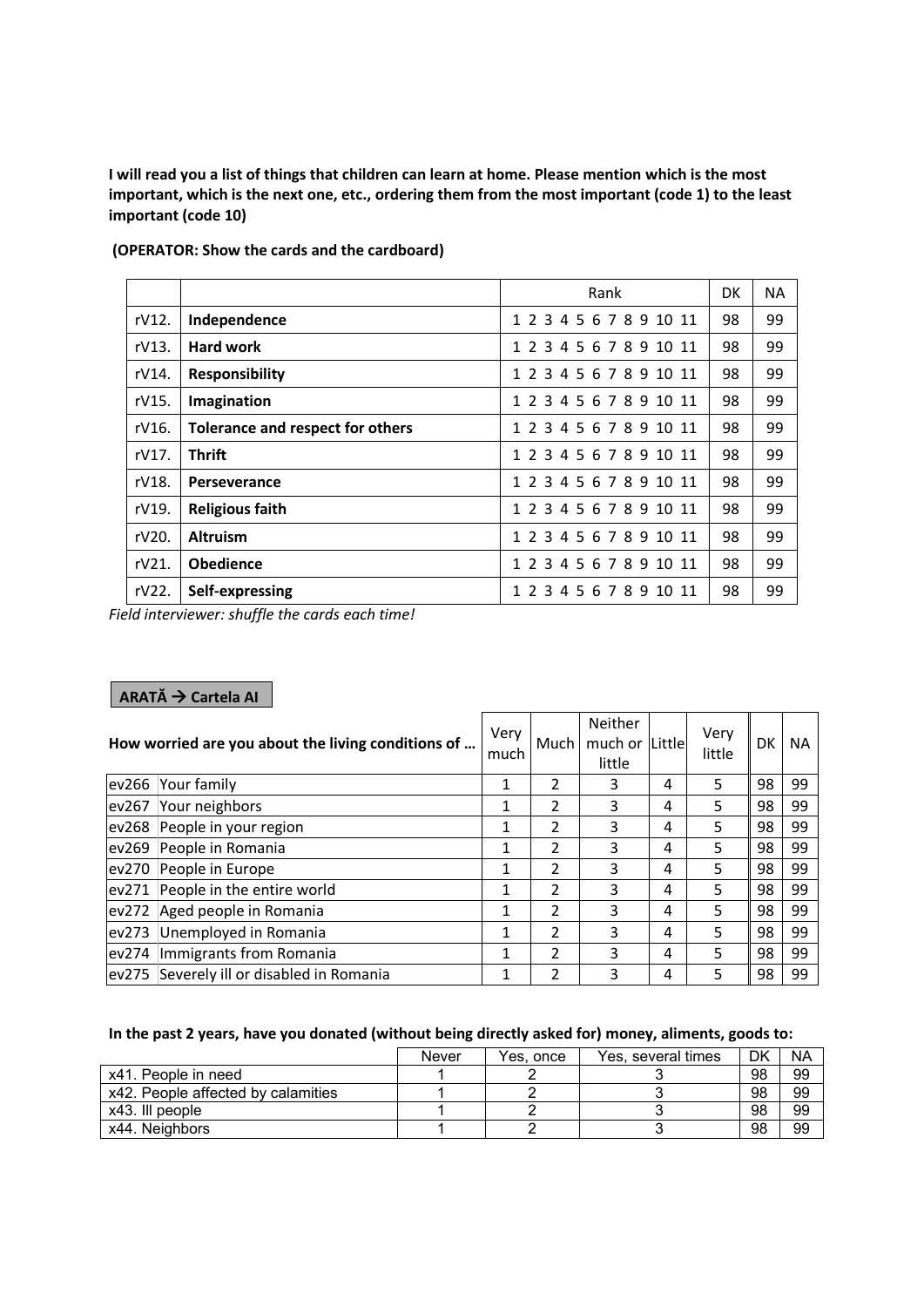**How about the following categories, have you donated them (money, aliments, goods) in the past 2 years:**

|                                                | Never | Yes, once | Yes, several times | DK | NA |
|------------------------------------------------|-------|-----------|--------------------|----|----|
| x45. beggars                                   |       |           |                    | 98 | 99 |
| x46. Church                                    |       |           |                    | 98 | 99 |
| x47. Nonprofit organizations (e.g.: charities) |       |           |                    | 98 | 99 |

cs237a. **Can you please let us know your monthly net income, total, no matter the source, in a normal month?** \_\_\_\_\_\_\_\_\_\_\_\_\_\_(LEI)

88888.DK 99999. NA

| Q125 RO. Can you please let us know your household monthly net income, total, no matter the |                |           |
|---------------------------------------------------------------------------------------------|----------------|-----------|
| source, in a normal month?                                                                  | (LEI) 88888.DK | 99999. NA |

#### **To which extent do you agree with the following statements:**

|       |                                                     | Very<br>much | Much | Little | Very little | DK | <b>NA</b> |
|-------|-----------------------------------------------------|--------------|------|--------|-------------|----|-----------|
| V50a. | Children suffer if their mother works.              |              |      |        | Δ           | 98 | 99        |
| V50b. | Preschool children suffer if their<br>mother works. |              |      |        | 4           | 98 | 99        |

**Please tell us, in a normal week-day, approximately how much time do you spend on: (***note hours:minutes!)*

#### **Please answer the same question for your spouse/partner.**

|      |                                   | Respondent | Spouse/partner |
|------|-----------------------------------|------------|----------------|
| cs22 | Caring for children, elderly, ill |            |                |
| cs23 | Housework                         |            |                |
| cs24 | Job/work or studies               |            |                |

Note *hours:minutes*. Example: 9:20 means 9 hours and 20 minutes.

If they do not perform such activities, code 0. 98=DK, 99=NR, 97=no partner.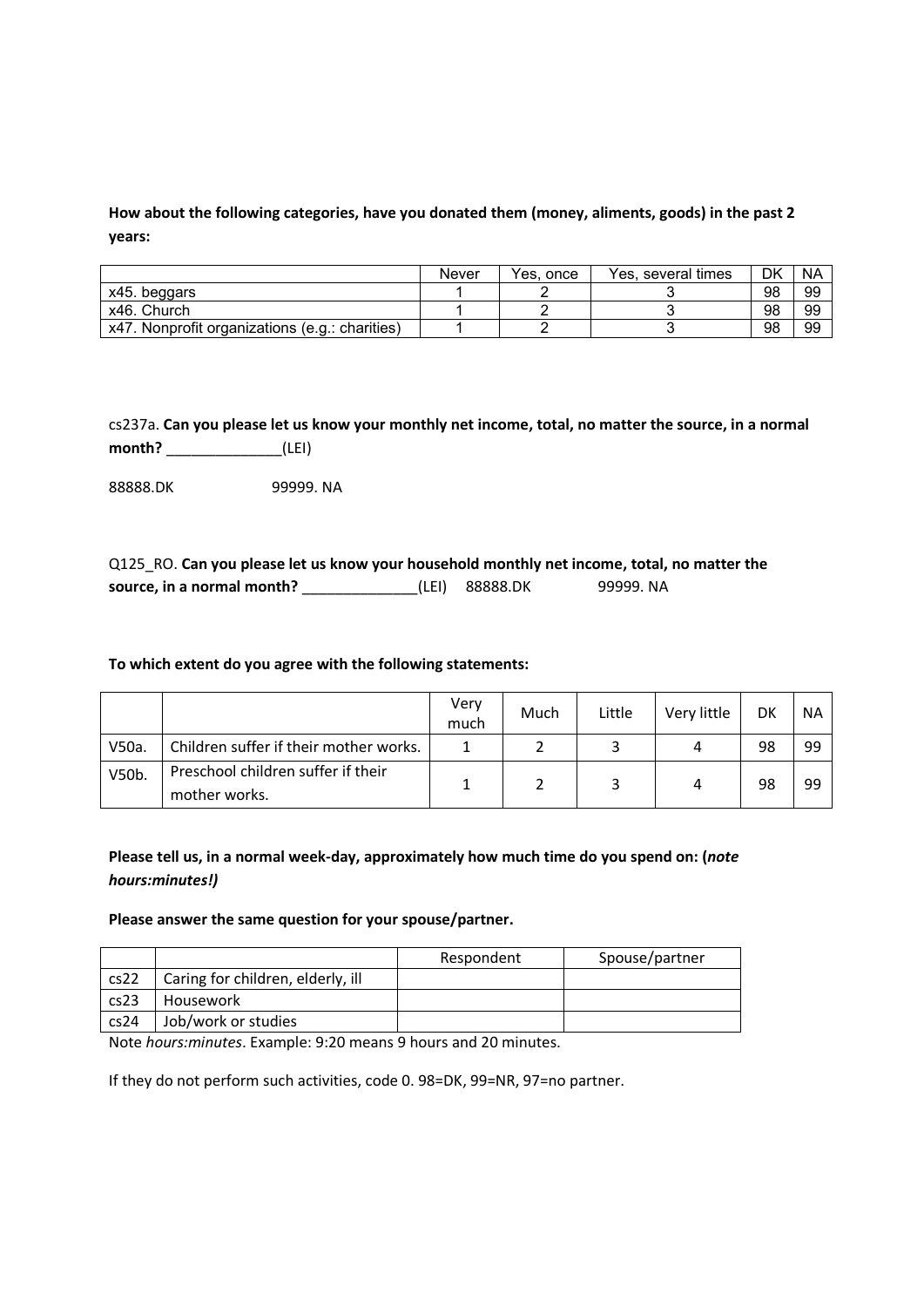### **x51. How is your life today as compared to one year ago?**

| 1. much better now | 3. about the same  | 15. much worse         |
|--------------------|--------------------|------------------------|
| 2. better          | worse<br>$^{14}$ . | 98.<br>QQ.<br>NA<br>DK |

### **x52. How do you think your life will be one year from now?**

| 1. much better | about the same | much worse       |
|----------------|----------------|------------------|
| 2. better      | worse<br>- 14. | QQ.<br>NA.<br>DK |

### **If we consider Romanians, in general:**

### **x53. How is Romanians' life today, as compared to one year ago?**

| 1. much better now | 3. about the same          | . much worse           |
|--------------------|----------------------------|------------------------|
| 2. better          | $\overline{14}$ .<br>worse | QQ.<br>198<br>DK<br>NA |

#### **x54. How do you think that Romanians will live one year from now?**

| 1. much better | about the same | much worse      |
|----------------|----------------|-----------------|
| 2. better      | worse          | QQ.<br>NA<br>DK |

### **x55. As compared to before the economic crisis, would you say that your life is:**

| 1. much better now | 3. about the same | 15. much worse      |
|--------------------|-------------------|---------------------|
| 2. better          | 14. worse         | 98.<br>99. NA<br>DK |

### **OBSERVATION OF INTERVIEW OPERATOR**

### V251. **How interested was the respondent during questioning:**

- 1 very interested
- 2 somehow interested
- 3 not very interested

### V252. During interviewing... (*Note if the interview took place with other people present)*

- 1 There were no other persons attending the interviu
- 2 Persons other than the interviewee have attended the interview as well